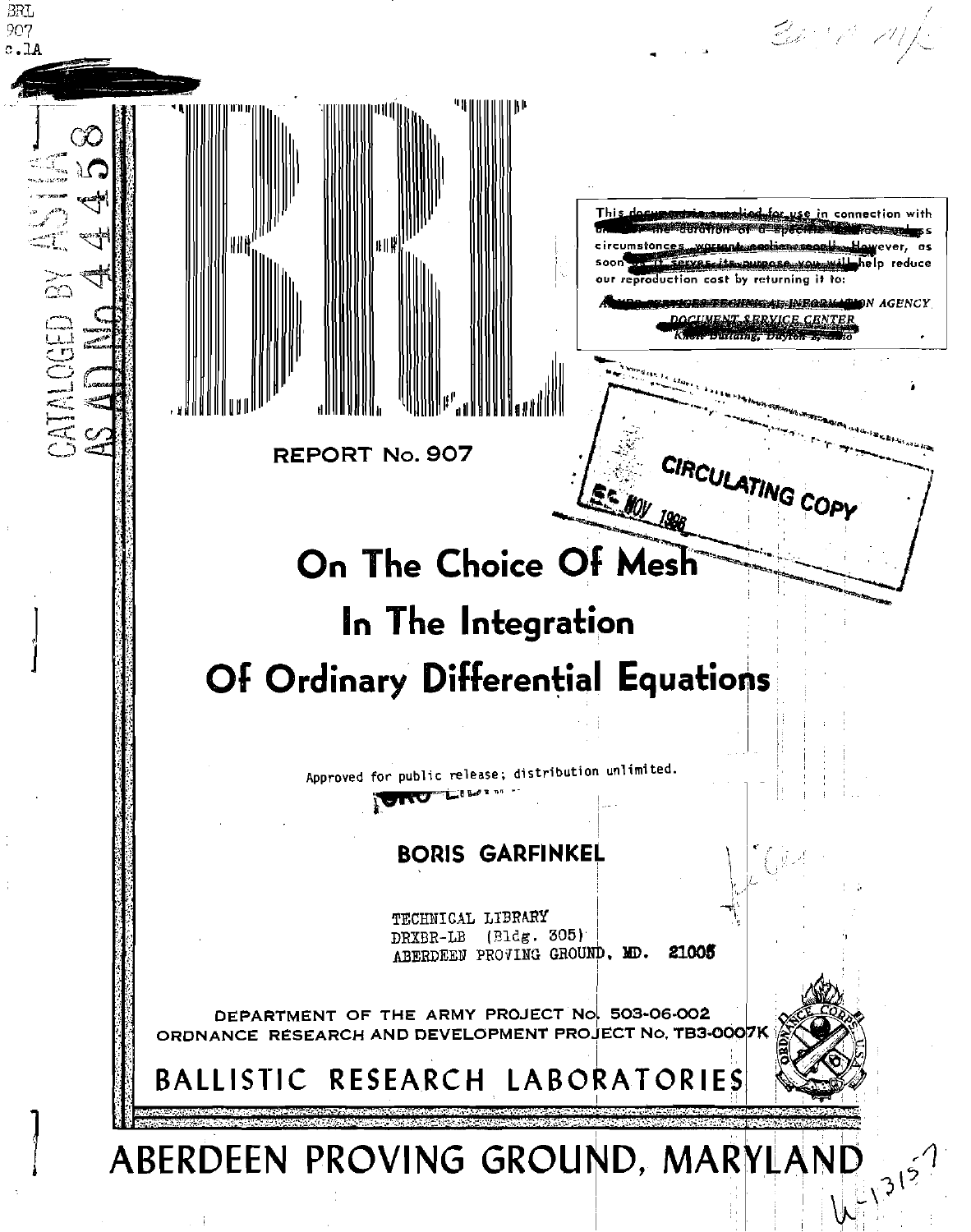$\sim$   $k_{\rm{crit}}$ 

b. \*Initial distribution has been made of this report in accordance with the distribution list contained herein. Additional distribution without recourse to the Ordnance Office may be made to United States military organizations, and to such of their contractors as they certify to be cleared to receive this report and to need it in the furtherance of a military contract.<sup>#</sup>

> Ŧ,  $\bar{\Gamma}$  .

÷

 $\mathbb{P}^1_{\mathbb{P}^1}$  , where  $\mathbb{P}^1_{\mathbb{P}^1}$  is the set of  $\mathbb{P}^1_{\mathbb{P}^1}$  , we are  $\mathbb{P}^1_{\mathbb{P}^1}$  , we are  $\mathbb{P}^1_{\mathbb{P}^1}$ 

 $E_{\rm{eff}}$ 

•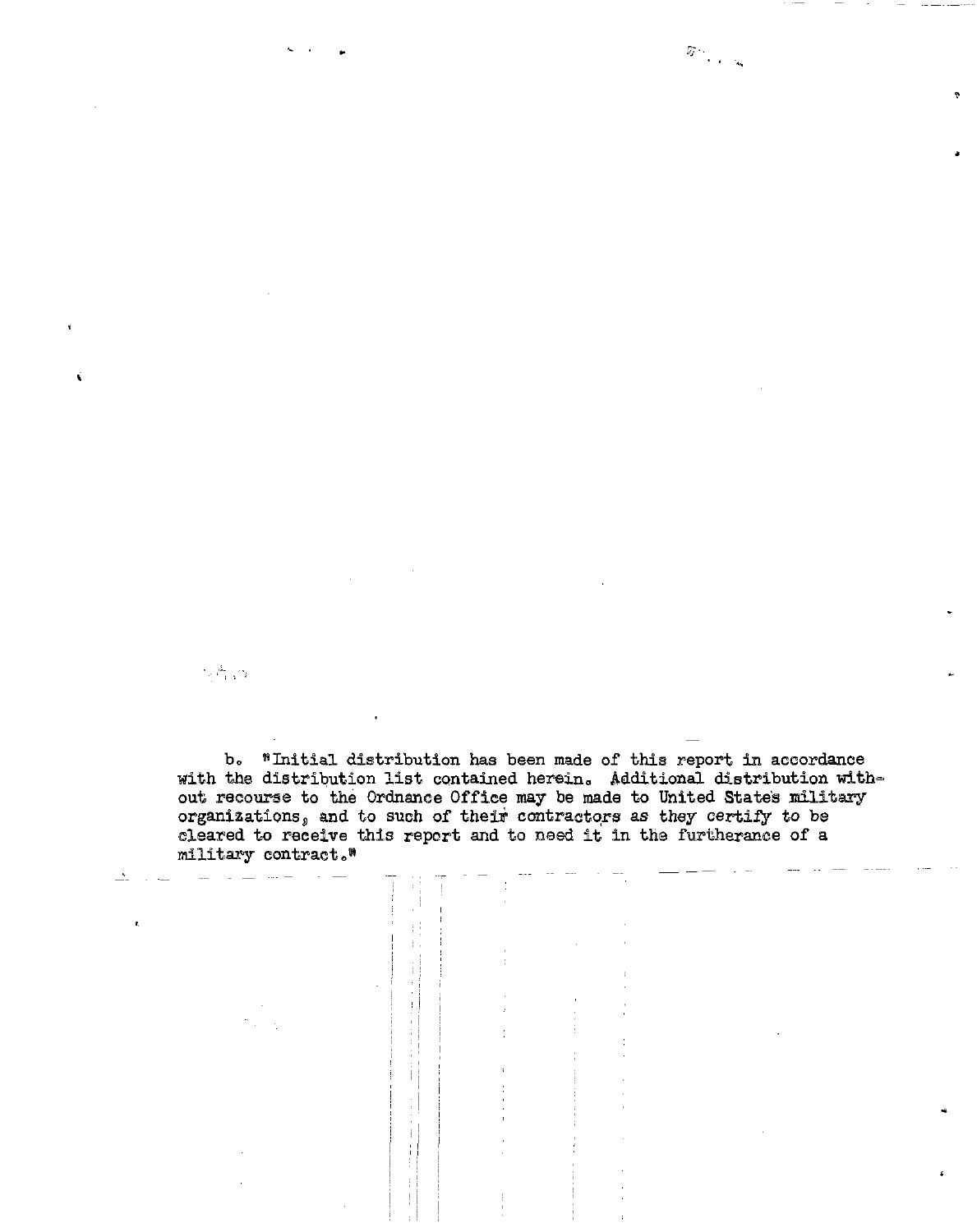

### DEPARTMENT OF THE ARMY U.S. ARMY ARMAMENT RESEARCH AND DEVELOPMENT COMMAND U.S. ARMY BALLISTIC RESEARCH LABORATORY **ABERDEEN PROVING GROUND, MARYLAND 2.100'5**

 $~\cdots$  ,  $~\cdots$ 

REPLY TO<br>Attention of

DRSHC-BLS (A)

22 September 1983

SUBJECT: BRL Report No. 907

## SEE DISTRIBUTION

1. Reference BRL Report No. 907, AD number 044458, "On the Choice of Mesh in the Integration of Ordinary Differential Equations", by B. Garfinkel, dtd April 1954, UNCLASSIFIED.

2. Request that you mark your copy of the subject report with the following distribution statement:

Approved· for public release, distribution unlimited

'\' '

and attach a copy of this letter to the report.

 $f$ <br>report.<br>exa/ $7\%$ LEONA M. SMITH

Chief Security Office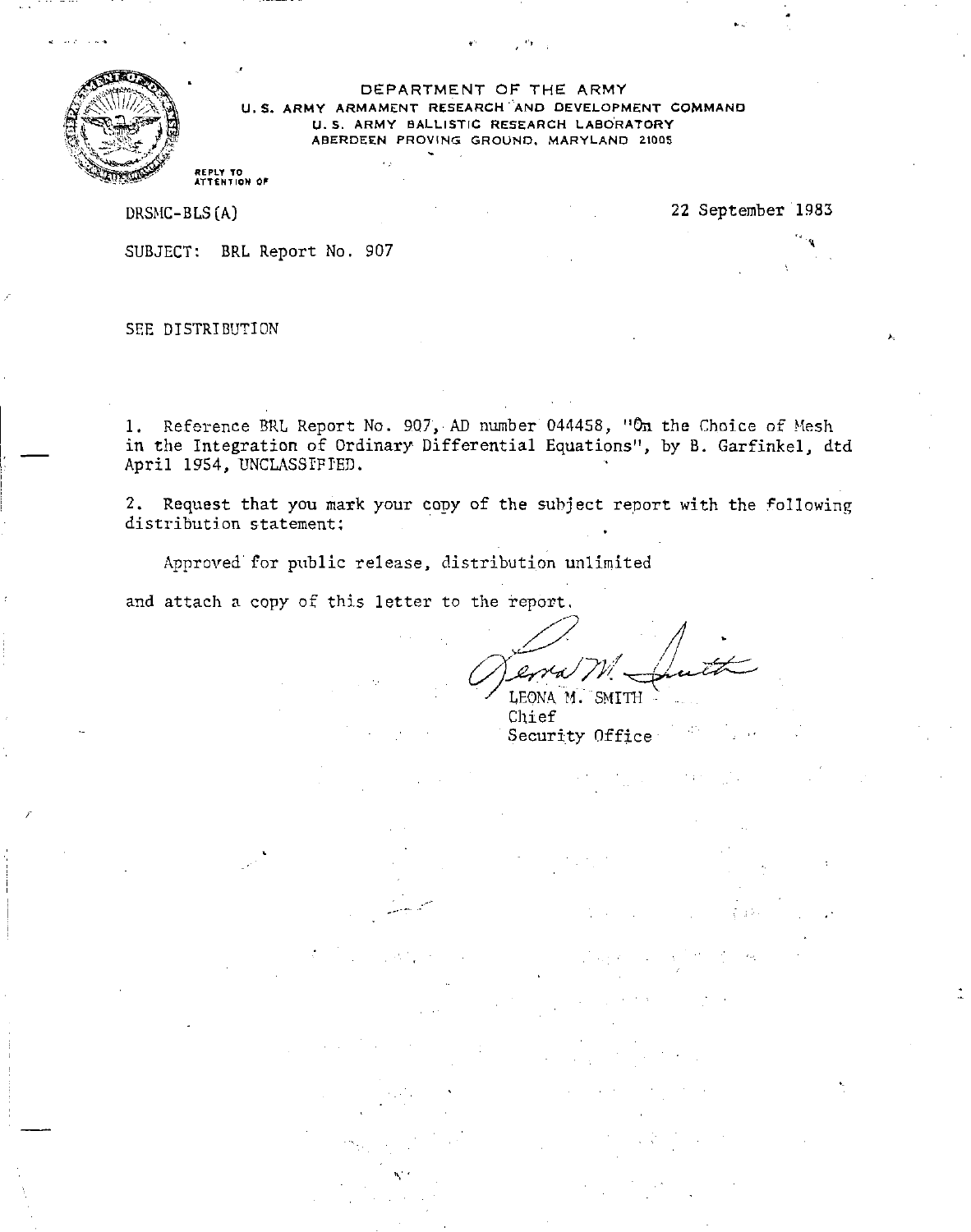# BALLISTIC RESEARCH LABORATORIES

•

•

# REPORT NO. 907

April 1954

## ON THE CHOICE OF MESH IN THE INTEGRATION OF ORDINARY DIFFERENTIAL EQUATIONS

Boris Garfinkel

TECHNICAL LIBRARY DRXBR-LB (Bldg. 305) ABERDEEN PROVING GROUND, MD. 21005

Department of the Army Project No. 503-06-002 Ordnance Research and Development Project No. TB3-0007K

ABERDEEN PROVING GROUND, MARYLAND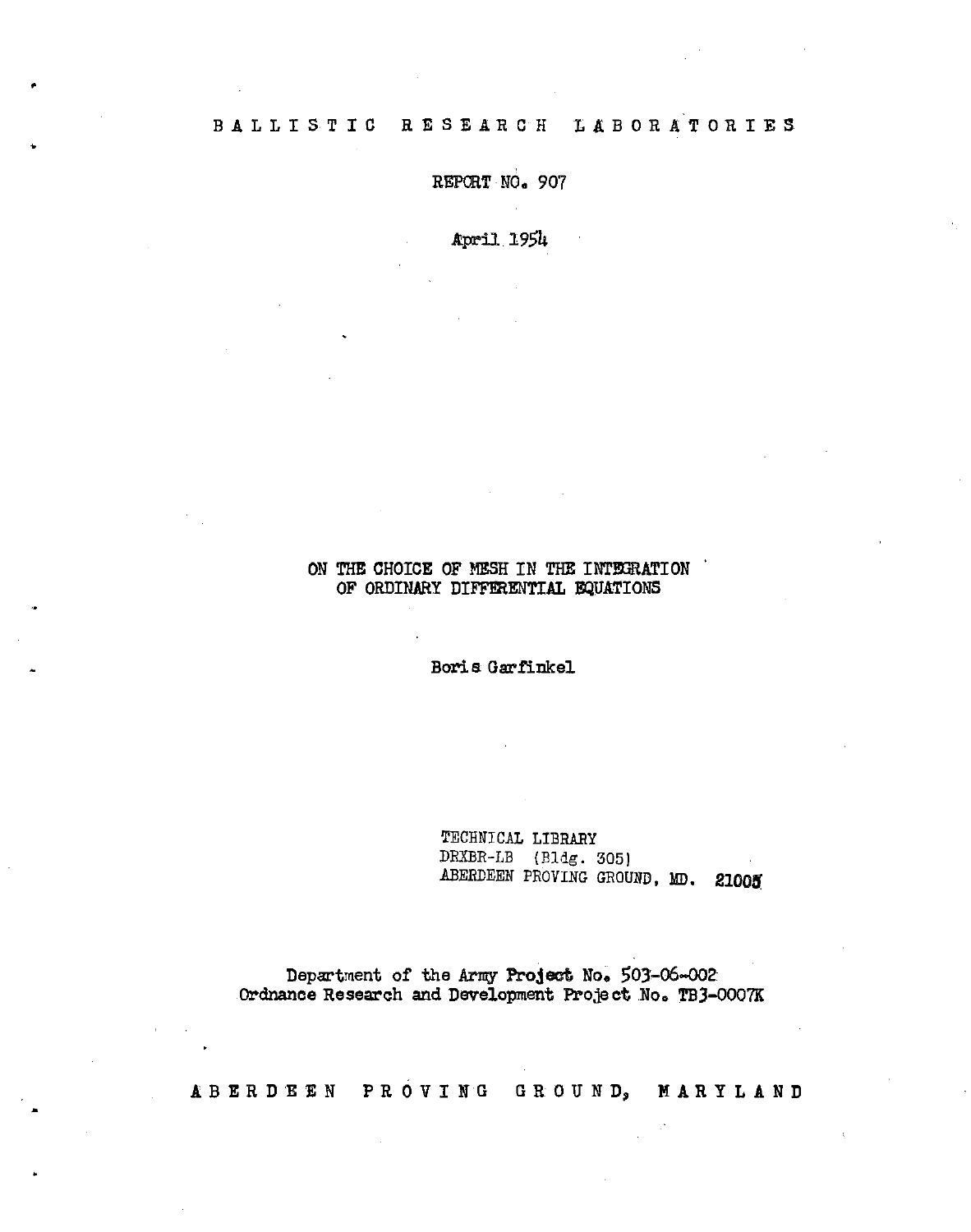# BALLISTIC RESEARCH LABORATORIES

•

## REPCRT NO. *901*

BGarfinkel/ddh Aberdeen Proving Ground, Md. April 1954

# <sup>1</sup>ON THE CHOICE OF MESH IN THE INTIDRATION OF ORDINARY DIFFERENTIAL EQUATIONS

### ABSTRACT

The optimum mesh at point x is defined here as the interval,  $h(x)$ , which minimizes the time of integration of an ordinary differential equation while maintaining a prescribed bound of the error. An attack upon the problem of constructing such a mesh is carried out here with the aid of the Calculus of Variations. The Euler equations are derived and discussed, and the results are extended to a system of differential equations.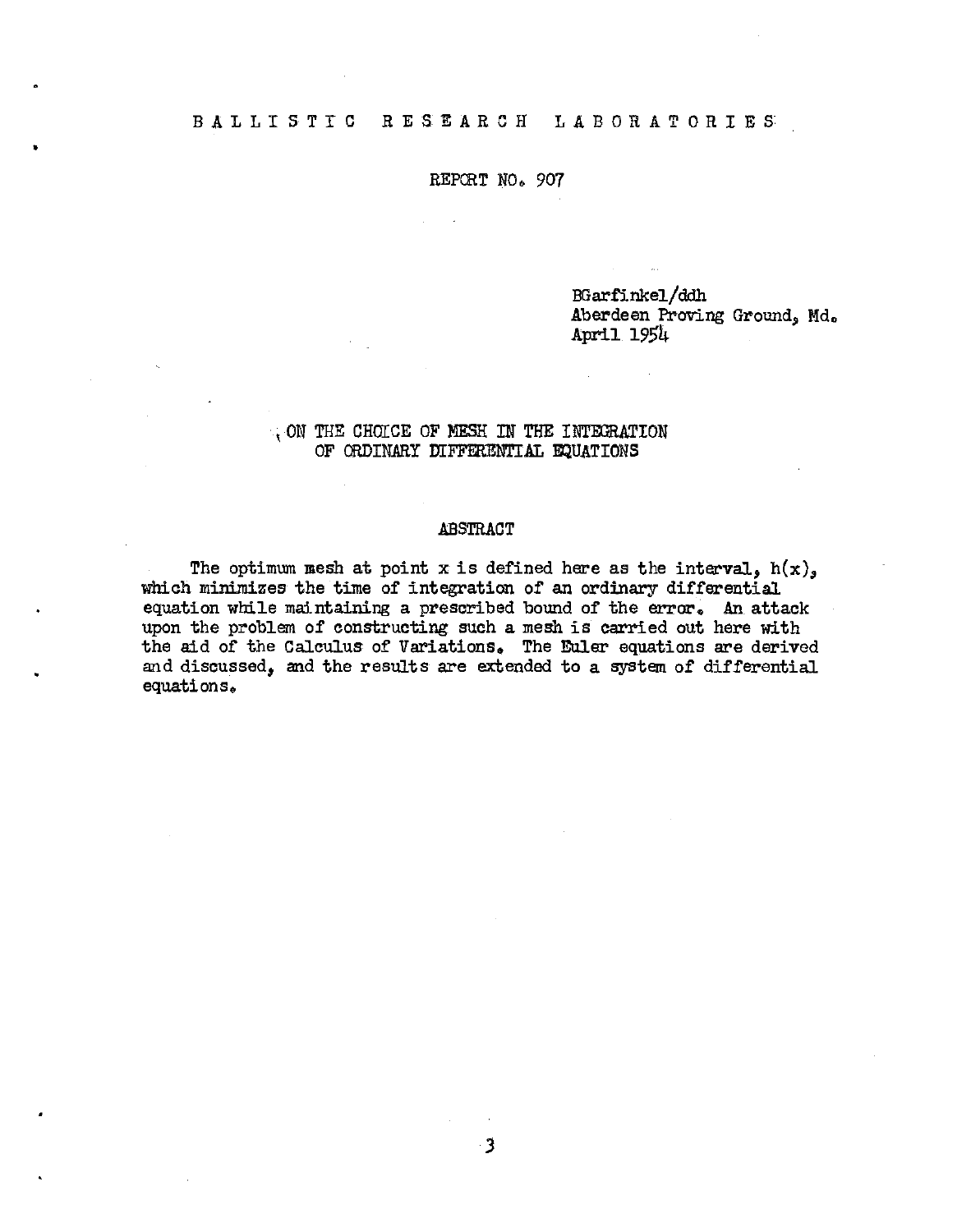## INTENTIONALLY LEFT BLANK.

l,

 $\ddot{\mathbf{v}}_{\mathbf{n}}$ 

 $\ddot{\phantom{a}}$ 

 $\overline{\phantom{a}}$ 

ة.

 $\mathcal{C}$ 

)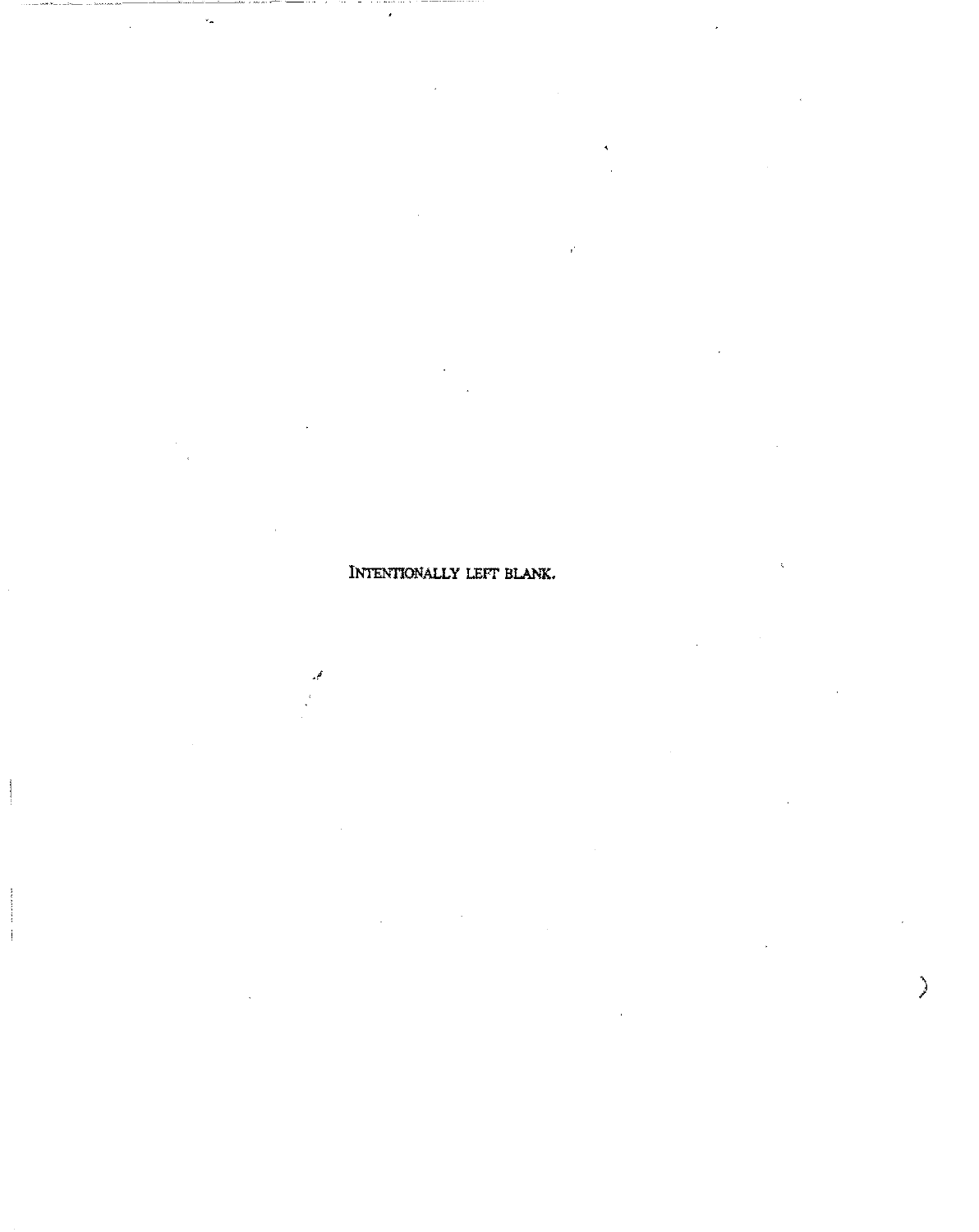### INTRODUCTION

In the numerical integration of ordinary differential equations by a step-by-step method it is sometimes advantageous to change the step, h, as the tntegration proceeds; This suggests the following problem: "Given the equation

$$
y' = f(x_3 y)_3 y(0) = y_0, 0 \le x \le X
$$
 (1)

and a numerical method whose local truncation error is of order  $h^{k}$ ,  $k \geq 2$ , required the function  $h(x)$ , such that 1) the accumulated error,  $\delta y$ , does not exceed a prescribed bound, E\*, and 2) the time of integration is minimized".

Provided by is sufficiently small, it will satisfy the variational equation

$$
\frac{d}{dx} \quad \delta y = f_y \delta y + \eta / h_s \tag{2}
$$

where  $\eta$  is the local error per step. If  $\epsilon$  is an upper bound of the rate of the local error;  $i.e.,$ 

$$
\left|\eta/\mathbf{h}\right| \leq \epsilon_{s} \tag{3}
$$

then  $\delta y$  has an upper bound,  $E(x)$ , satisfying the differential equation<sup>1)</sup>

$$
E' - f_{y}E - \epsilon = 0, \quad E(0) = 0,
$$
 (4)

whose solution is

•

$$
\mathbb{E}(x) = \int_{0}^{x} \exp \int_{\xi}^{x} f(\alpha, y(\alpha)) d\alpha \epsilon(\xi) d\xi_{\alpha}(5)
$$

A bound  $\leq$ <sub>1</sub>, of the error rate can be estimated as

$$
\epsilon_{1} = R/h + h^{k-1}\psi_{k} + h^{k}\psi_{k+1} \cdots \qquad (6)
$$

Where R is a bound of the local rounding error and  $\Psi_k(x)$ ,  $\Psi_{k+1}(x)$  are functions of the zeroth order in h. If

$$
R \leq \left(k-1\right)\psi_k^{k+1} / \psi_{k+1}^k \tag{7}
$$

it is possible to choose h such that

$$
h_{m} = |R/(k-1) \psi_{k}|^{1/k} < h << \psi_{k}/\psi_{k+1}.
$$
 (8)

 $\overline{5}$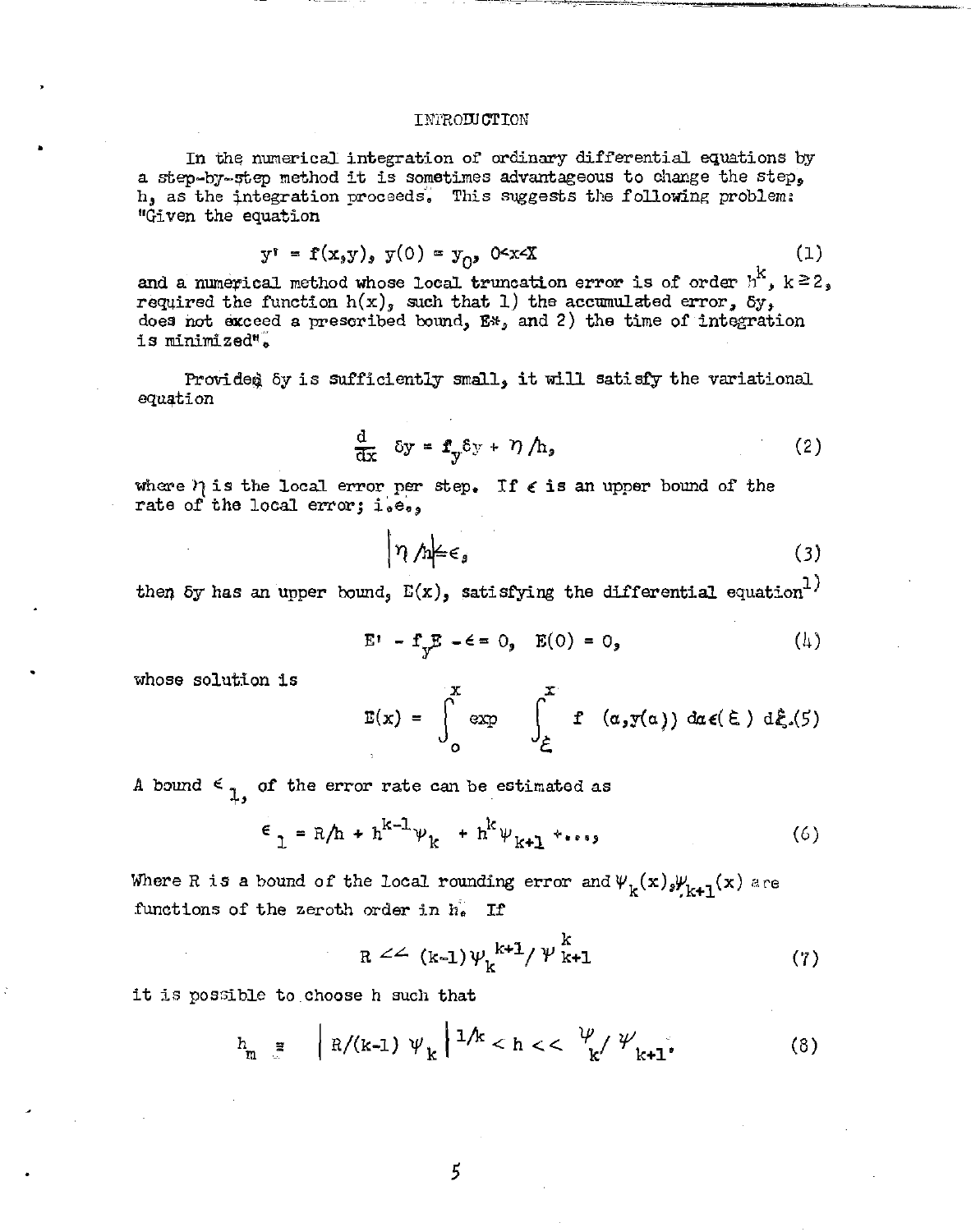Then the second term in (6) dominates the third, and  $\epsilon_{\gamma} \leq k h^{k-1} \psi_{k}$ , so that a new bound can be conveniently chosen as  $\epsilon = kh^{k-1}$ . the subscript k of  $\psi$  having been dropped. If the rounding error is negligible, a more practical bound would be

$$
\epsilon = h^{k-1} \psi \quad , \tag{9}
$$

which we shall adopt here. On the other hand, if the rounding error is not negligible, the results to be derived will remain valid provided  $\Psi$ is replaced by k  $\psi$  wherever it occurs.

The simple problem of minimizing  $E(x)$ , regardless of the time consumed, is seen from (5) to be equivalent to that of minimizing<br> $\epsilon_{1} = R/h + h^{k-1}\psi_{0}$  Two properties of the solution, furnished by the function  $h = h_m(x)$ , may be noted in passing:  $1) \epsilon_1(h_m) = kh_m^{k-1} \psi$ , 2) R:  $h_m^K \psi = (k-1)$ : 1; i.e. the local error bound is partitioned between the rounding and the truncation in the ratio  $(k - 1)$ : 1. The latter result<sup>2</sup>) should be contrasted with the popular notion that this ratio should not exceed unity.

The function  $\Psi(x)$  is listed below for some of the more commonly used methods of step-by-step integration.

| Method                       | k            | x                                                      | Remarks        |
|------------------------------|--------------|--------------------------------------------------------|----------------|
| Euler                        | $\mathbf{2}$ | $y$ <sup>111</sup><br>ま                                |                |
| Modified $Euler3$            | 3            | $\frac{1}{12}$ y''' $-\frac{1}{4}$ f <sub>y</sub> y''' | one iteration  |
| $\mathbf{H}$<br>$\mathbf{H}$ | 3            | $1\frac{1}{2}$ $y$ <sup>111</sup>                      | two iterations |
| Kutta                        | h            |                                                        |                |
| $\vert$ Runge-Kutta $^{4}$ ) |              | $c(x)y^{(5)}$                                          |                |

Table 1

The modified Euler method with one iteration, called by some the Heun method, can be cited as an exception to the general rule that  $\psi$  is of the form

$$
\Psi(x) = c(x)y^{(k)}(x),
$$
 (10)

where  $y^{(k)}$  is the derivative of order k and  $c(x)$  depends on  $f(x,y)$  and the method used.

6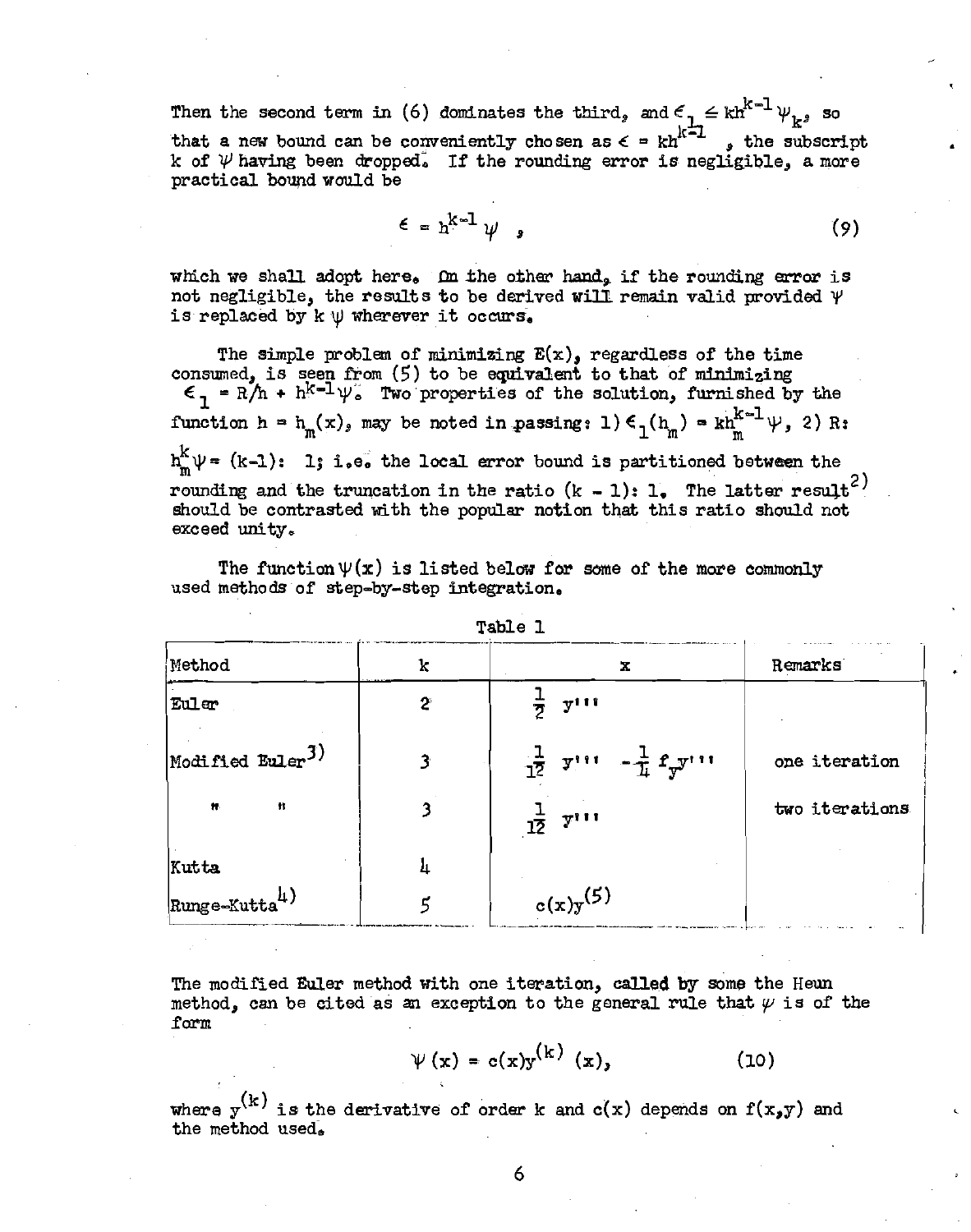If new variables  $H(x)$ ,  $S(x)$  are now defined as

$$
H(x) = \left| \exp \left( - \int_0^x f_y(\xi) d\xi \right) \psi(x) / \psi(0) \right|_x^{\frac{1}{k}}, \tag{11}
$$

$$
S(x) = \exp\left(-\int_{0}^{x} f_{y}(\xi) d\xi\right) E(x), \qquad (12)
$$

 $(4)$  can be rewritten

$$
St - \psi(0)h^{k-1} H^{k} = 0, S(0) = 0.
$$
 (13)

The time  $t_j$  of integration for a given method is proportional to the number of integration steps: Therefore,

$$
t(x) = \int_0^x d\mathcal{E}/h(\mathcal{E}), \qquad (14)
$$

•

•

or 
$$
t! - h^{-1} = 0.
$$
 (15)

the three unknown functions h,  $S$ , and t are thus connected by two nonbo1onomic constraints (13) and (15). The system therefore has one degree of freedom, which can be realized by an arbitrary choice of  $h(x)$ .

### VARIATIONAL APPROACH

We identify our problem with the Problem of Bolza $^{5}$ ) in the Calculus of Variations: "Required the function  $h(x)$  in the prescribed range  $(x_1 = 0, x_2 = \overline{x})$ , which minimizes the function  $g = t(x_2)$  and satisfies the differential constraints

$$
\phi_1 = \psi(0)h^{k-1}H^k(x) - S^* = 0,
$$
\n(16)

subject to the end-conditions

$$
S(0) = t(0) = 0, S(X) = S^* = E^* \exp(-\int_{0}^{X} f_y(\xi) d\xi, \quad (17)
$$

The Lagrangian,

$$
F = \lambda_1 \phi_1 + \lambda_2 \phi_2 , \qquad (13)
$$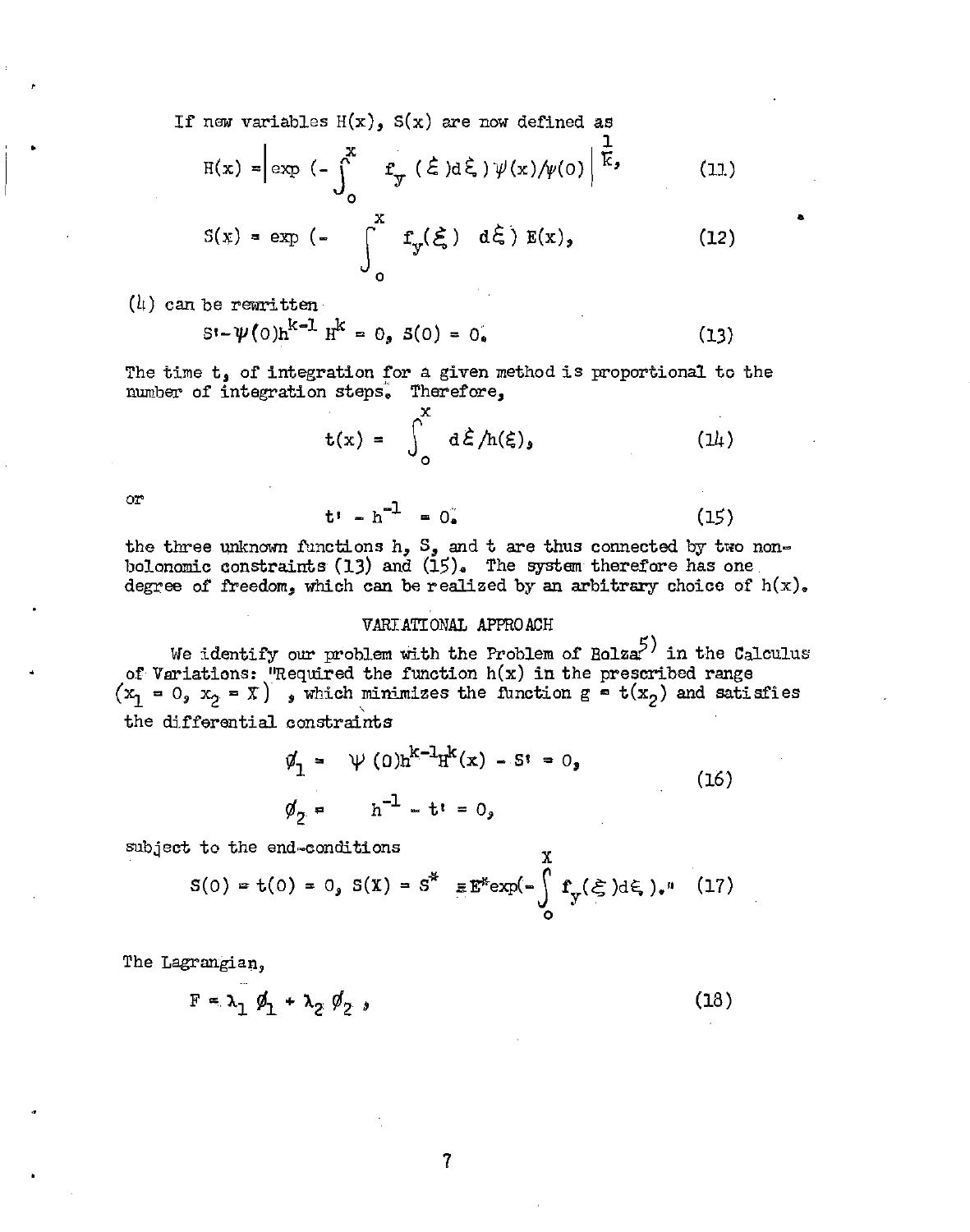must satisfy the Euler equations

$$
\frac{d}{dx} F_{Z_{\underline{i}}^{\dagger}} = F_{Z_{\underline{i}}}; i = 1, 2, 3,
$$
 (19)

 $\mathbf{m}$ th

$$
z_1 = h_3 \ z_2 = S_3 \ z_3 = t. \tag{20}
$$

Then (19) becomes

$$
\lambda_1(k-1)\psi(0)h^{k-2}h^k - \lambda_2h^{-2} = 0,
$$
  
\n
$$
\lambda_1 = \text{const.},
$$
  
\n
$$
\lambda_2 = \text{const.},
$$
  
\n(21)

leading immediately to

$$
h = h(0)H^{-1}
$$
 (22)

$$
h(0) = \left| \lambda_2 / (k-1) \psi(0) \lambda_1 \right|^{-\frac{1}{k}} = const.
$$

The parameter  $h(0)$  is determined from the end-conditions as

$$
h(0) = \left| S^* / \psi(0) \int_0^{\Sigma} H(\xi) d\xi \right| \frac{1}{k-1}, \qquad (23)
$$

and  $t(X)$  from  $(22.1)$ ,  $(16.2)$  as

$$
t(x) = \int_0^x H(\xi) d\xi /h(0).
$$
 (24)

It can be shown that  $t \times \overline{t}$ , where  $\overline{t}$  corresponds to a constant interval,  $\overline{h}$ . For we have from (16)

$$
\overline{\mathbf{h}} = \left| \mathbf{S}^* / \psi \left( 0 \right) \right|_0^{\mathbf{X}} \mathbf{H}^{\mathbf{k}} \quad (\hat{\boldsymbol{\epsilon}}) \, \mathrm{d} \, \hat{\boldsymbol{\epsilon}} \right|_{\overline{\mathbf{k}} = \mathbf{I}}, \tag{25}
$$

8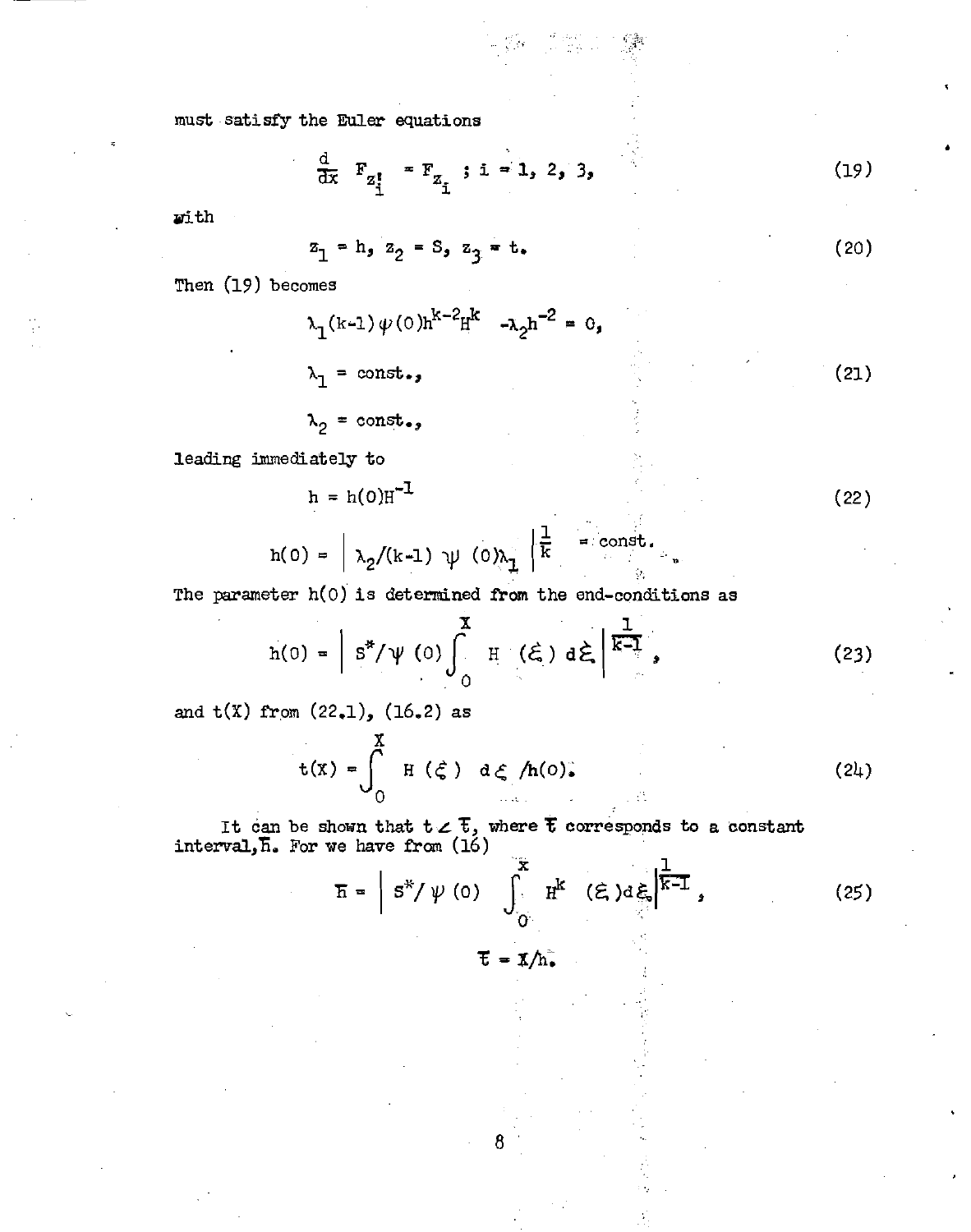Hence, with the and of the Hölder inequality<sup>6)</sup> for  $k > 1$ , there follows

$$
t: \tau = \left| \frac{1}{H} \right| \sqrt{H^k} \left| \frac{1}{K - 1} < 1, \right| \tag{26}
$$

where H and  $\overline{H}$  are the mean values of H and  $H^k$ , respectively, on the interval  $(0, x)$ . This result, of course, would be expected if our solution furnishes the absolute minimum of t.

From  $(16)$  and  $(22.1)$  can be deduced

$$
dS/dt = const.
$$
\n
$$
E(x) = t exp \int_{0}^{x} fy (E) dE const.
$$
\n(27)

which admits of the following interpretation: "All points of an optimum mesh make equal contributions to the final truncation error".

## THE EFFECT OF DISCONTINUITIES

Since the use of a continuous  $h(x)$  is physically impossible, it may be replaced by some convenient step-function, such as

$$
h_{x}(x) = h_{x}(0)2^{m}, \quad m = 0, \pm 1, \pm 2, \ldots
$$
 (28)

with the additional constraint

$$
\mathcal{G}_2 = m^2 = 0, \tag{29}
$$

the augmented Lagrangian,

$$
F = \lambda_1 \left( \Psi(0) h^{k-1} h^k - S^t \right) + \lambda_2 (h^{-1} - t^t) + \lambda_3 m^t \quad , \tag{30}
$$

must satisfy the Corner Condition<sup>()</sup>,

$$
\triangle F_{Z_{\underline{i}}^{\gamma}} = 0, \quad \triangle (F - z_{\underline{i}}^{\gamma} F_{Z_{\underline{i}}^{\gamma}}) = 0,
$$
 (31)

where  $\triangle$  denotes a "jump";  $e.g.,$ 

$$
\Delta F = F_{\perp} - F_{\perp}.
$$
 (32)

From  $(31)$  and  $(30)$  is obtained

$$
\Delta \lambda_1 = \Delta \lambda_2 = \Delta \lambda_3 = 0
$$
  
 
$$
\Delta (\lambda_1 \psi(\omega) h^{k-1} H^k + \lambda_2 h^{-1}) = 0.
$$
 (33)

9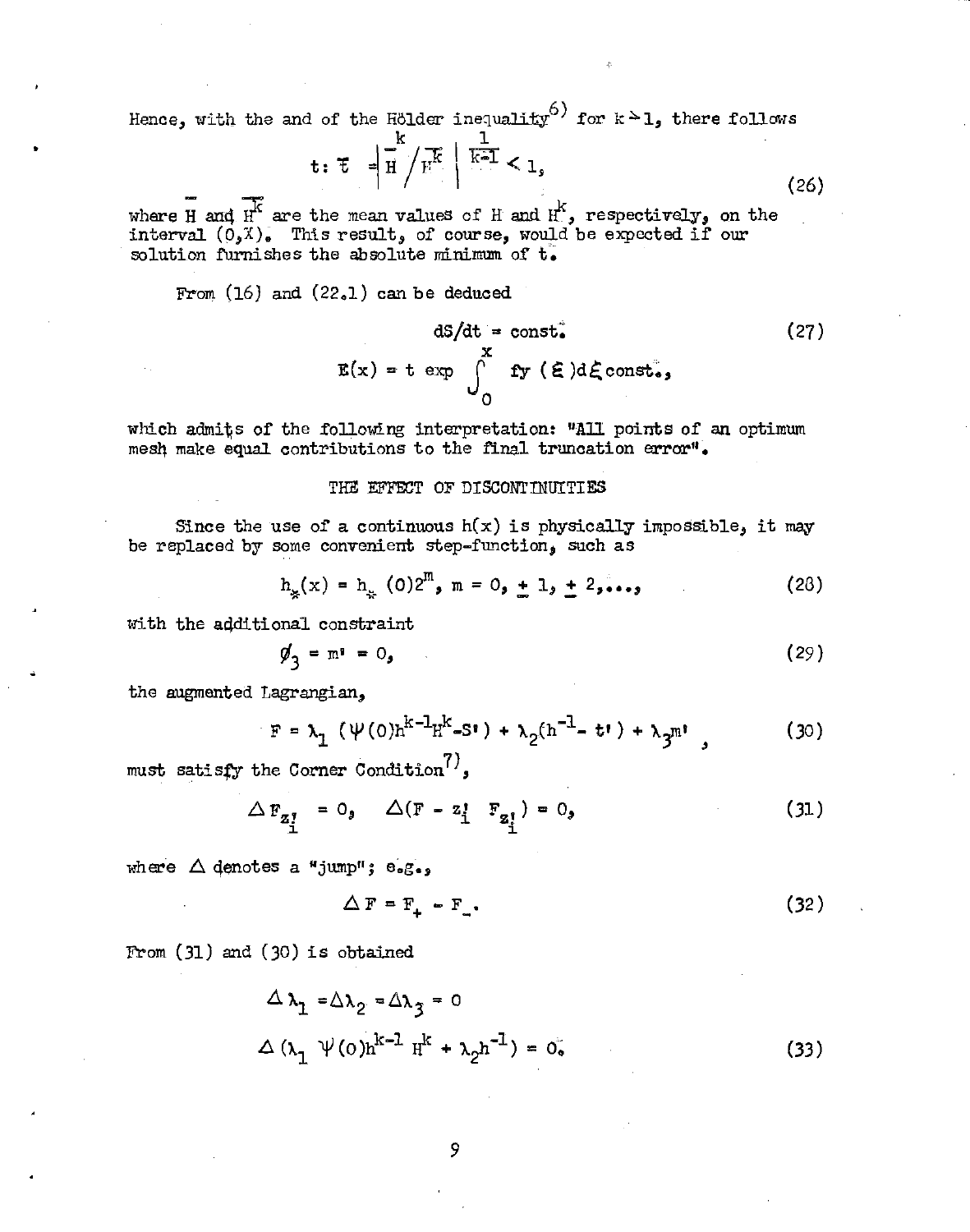If  $f$  is of class  $c^{k-l}$ , then

$$
\Delta f_{\mathbf{v}} = 0_{\mathbf{z}} \Delta H = 0_{\mathbf{z}} \tag{34}
$$

and we deduce, with the aid of (28).

$$
\Delta 2^{m(k-1)} / \Delta 2^{-m} = \text{const. } H^{-k}
$$
 (35)

Finally, if  $m(0) = 0$  and  $|\Delta m| = 1$ , (35) yields  $H^{k_2 - m} = 1$  at corners, and

$$
m(x) = -\left[\log H(x)/\log 2\right]
$$
 (36)

holding everywhere, the symbol  $\lceil$  denoting the integral part of a number  $h(0)$  and  $t(X)$  can now be calculated from (17) as Т.

$$
h_{*}(0) = \int_{0}^{x} s^{*}/\psi(0) \int_{0}^{x} z^{(k-1)m(\xi)} H^{k(\xi)d\xi} \xi
$$
  

$$
t_{*} = \int_{0}^{x} z^{-m(\xi)} d\xi \, h_{*}(0).
$$
 (37)

#### THE EFFECT OF INEQUALITIES

Since R,  $\psi_{k}$ ,  $\psi_{k+1}$  occurring in (8) are generally difficult to calculate, some other convenient bounds may be imposed on h in the general form

$$
a \leq h(x) \leq b_0 \tag{38}
$$

Furthermore, instead of prescribing the terminal error bound,  $E(X)$ , there may be imposed a bound on the function  $E(x)$ :

$$
E(x) \le E^*.
$$
 (39)

Inasmuch as  $h(x)$  is discontinuous, the usual Tangency Condition does not hold, so that the inequalities  $(38)$ ,  $(39)$  must be enforced directly.

It is to be noted that putting an upper bound on h prevents the breakdown of the solution when  $\psi(x) = 0$ , leading to  $H(k) = 0$  in (11) and  $h(x) = \infty$ in  $(22)$ .

#### THE SUFFICIENCY CONDITION

For a strong relative minimum the Sufficiency Conditions<sup>8)</sup> are I, II'<sub>n</sub> III', IV, described below. The Multiplier Rule, I, is satisfied by the solution of the Euler equation provided  $\lambda_1$  and  $\lambda_2$  are not both zero and the Transversality Condition is satisfied. The latter, in our problem reduces to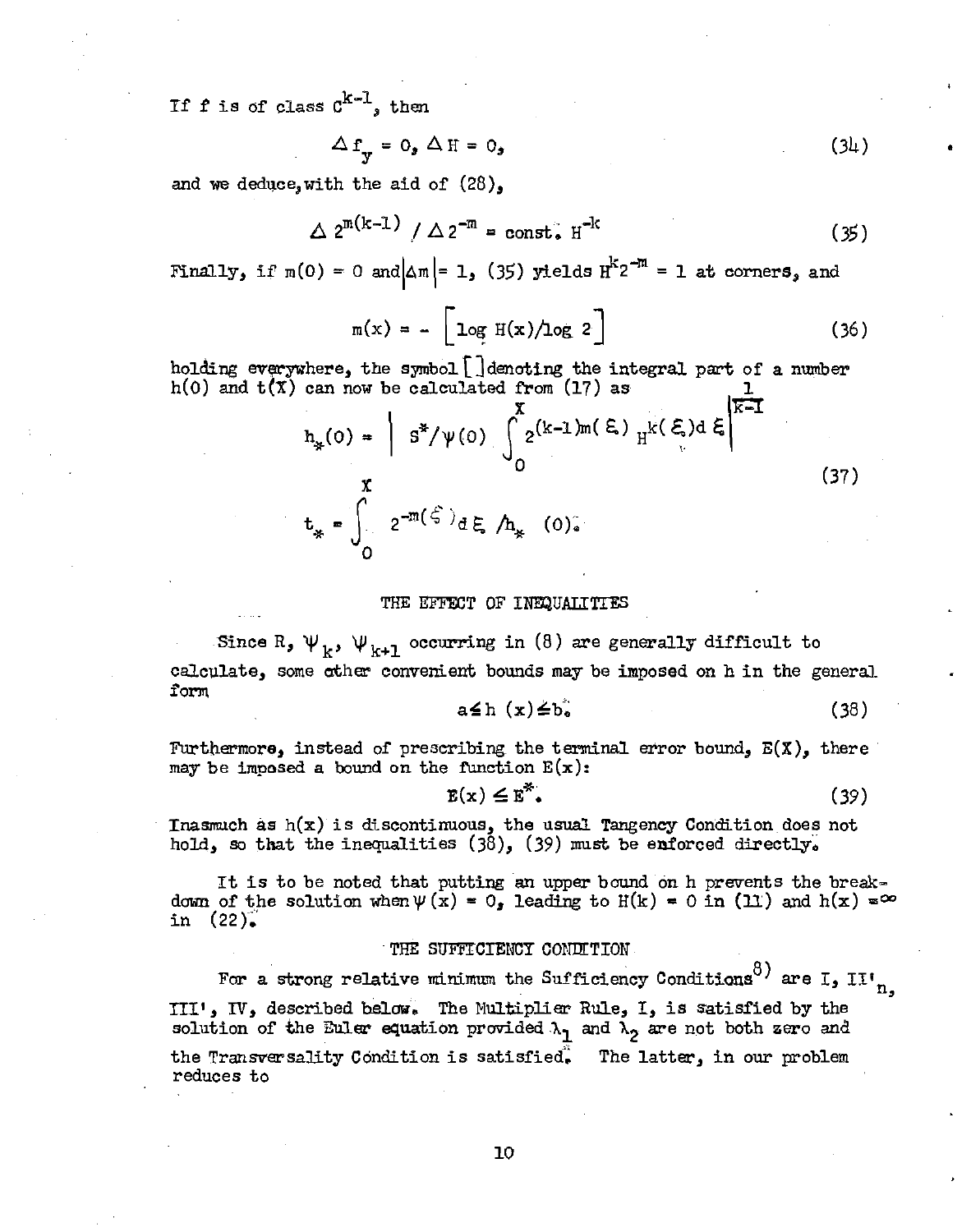$$
\left| \varepsilon_{t} + \varepsilon_{t}, \right|^{x_{2}} = 0,
$$
 (40)

œ

•

•

$$
\lambda_2(x_2) = 1. \tag{11}
$$

The Weierstrauss Condition,  $II_{n,s}$  expressed in terms of the Efunction, is

$$
E(z^{\prime}, z^{\prime}) = F(x, z, z^{\prime}) - F(x, z, z^{\prime}) - (z^{\prime} - z^{\prime})F_{z^{\prime}}(x, z, z^{\prime}) \rightarrow 0,
$$
 (42)

where the slope functions  $z<sup>i</sup>$  are functions of the field coordinates  $x_3z_1$  in the neighborhood of the solution and  $z_1 \neq z_1$ . If the derivatives of certain variables  $z_k$  are lacking in  $F_s$  then such  $z_k$  must be classed a slope function and  $^{k}(42)$  modified accordingly. In our problem, there-<br>fore, the slope functions are h, S', t', and (42) becomes, in view of  $(30)$ ,  $(22)$ 

$$
E = \lambda_1 \psi(0)h^{k} \delta h^{k-1} + \lambda_2 \delta h^{-1}
$$
  
=  $\frac{\lambda_2}{(k-1)h(1+\beta)} [ (1+\beta)^{k} - 1 - k \beta ] > 0,$  (43)

where 6h denotes a strong variation and

$$
\beta \equiv \delta h / h. \tag{14}
$$

we observe that  $h \geq 0$ ,  $\beta \geq -1$ ,  $k \geq 2$ , and

$$
(1 + \beta)^k - 1 - k\beta \geq 0 \quad \text{if} \quad -1 < \beta \neq 0, \ k \geq 0 \tag{45}
$$

Thus (42) is equivalent to the requirement

$$
\lambda_2(x) \geq 0, \tag{46}
$$

which is obviously satisfied, since

$$
\lambda_2(x) \equiv 1 \tag{47}
$$

in virtue of  $(l_1)$  and  $(2l)$ .

The Clebsh Condition,  $\text{III}$ ', is

$$
F_{z^{\dagger}z^{\dagger}}\delta z^{\dagger}j^{\geq 0} \tag{18}
$$

for all  $6z_i$ , satisfying the differentiated equations of constraint. In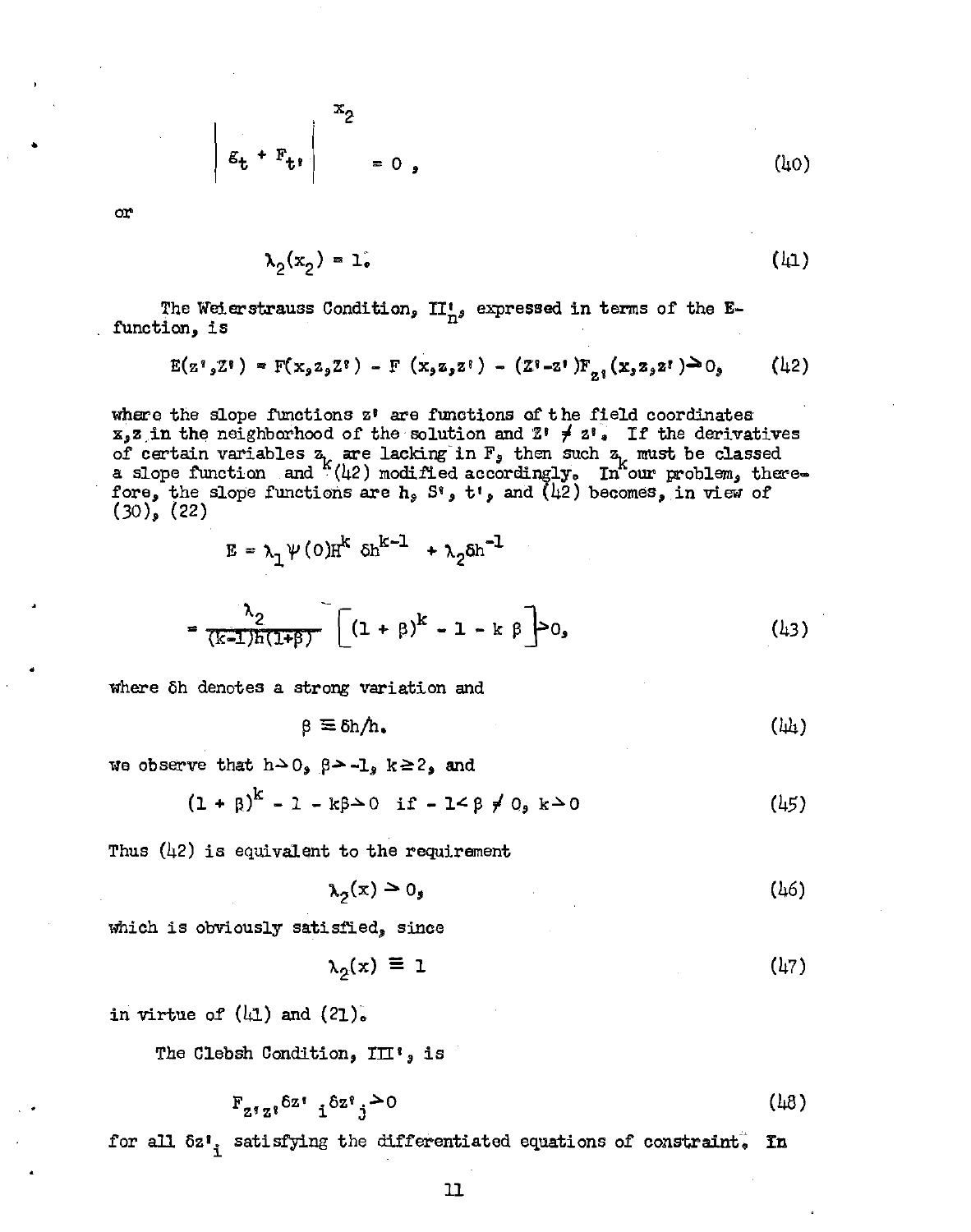our problem  $h(x)$  is the only slope function contributing to the quadratic form, so that  $(48)$  becomes

$$
\lambda_2 k h^{-3} \delta h^2 > 0,
$$
 (49)

•

which is automatically satisfied, since

$$
\lambda_2 = 1, \quad k \ge 2, \quad h \ge 0.
$$

The positive-definiteness of the second variation, which is required

by Condition IV', in our problem reduces to  
\n
$$
d^{2}J = \int_{0}^{x} \lambda_{2}kh^{-3} \delta h^{2}dx \rightarrow 0,
$$
\n(50)

since  $x_1$  and  $x_2$  are fixed, while g and the end-functions are linear in their arguments. Since all the conditions are satisfied, the unique solution (22) furnishes an absolute minimum of  $t_{\bullet}$ .

### AN APPROXIMATE SOLUTION

If  $f_{\mathbf{v}^s}$   $\mathbf{y}^{(k)}$ ,  $c(x)$  are replaced by some constant bounds defined by means of

$$
\left| f_{y} \right| \leq L , \quad \left| y^{k}(x) \right| \leq M^{k-1}, \quad \left| c(x) \right| \leq c, \tag{51}
$$

then (10) becomes

$$
\psi(x) = c \mathbb{M}^{k-1} = \psi(0) \tag{52}
$$

In terms of the dimensionless quantities

$$
x^{\dagger} = Lx_{\beta} \quad h^{\dagger} = Lh_{\beta} \tag{53}
$$

(11), (12) reduce to

$$
H = e^{-X/k}, S = E(x)e^{-X}
$$
 (54)

'

on dropping the primes, while  $(22-25)$  become, respectively

$$
h = h(0)e^{X/k}
$$
  

$$
h(0) = \left| \frac{LE*}{Mc} \frac{e^{-X}}{k(1-e^{-X/k})} \right| \frac{1}{k-1}
$$

12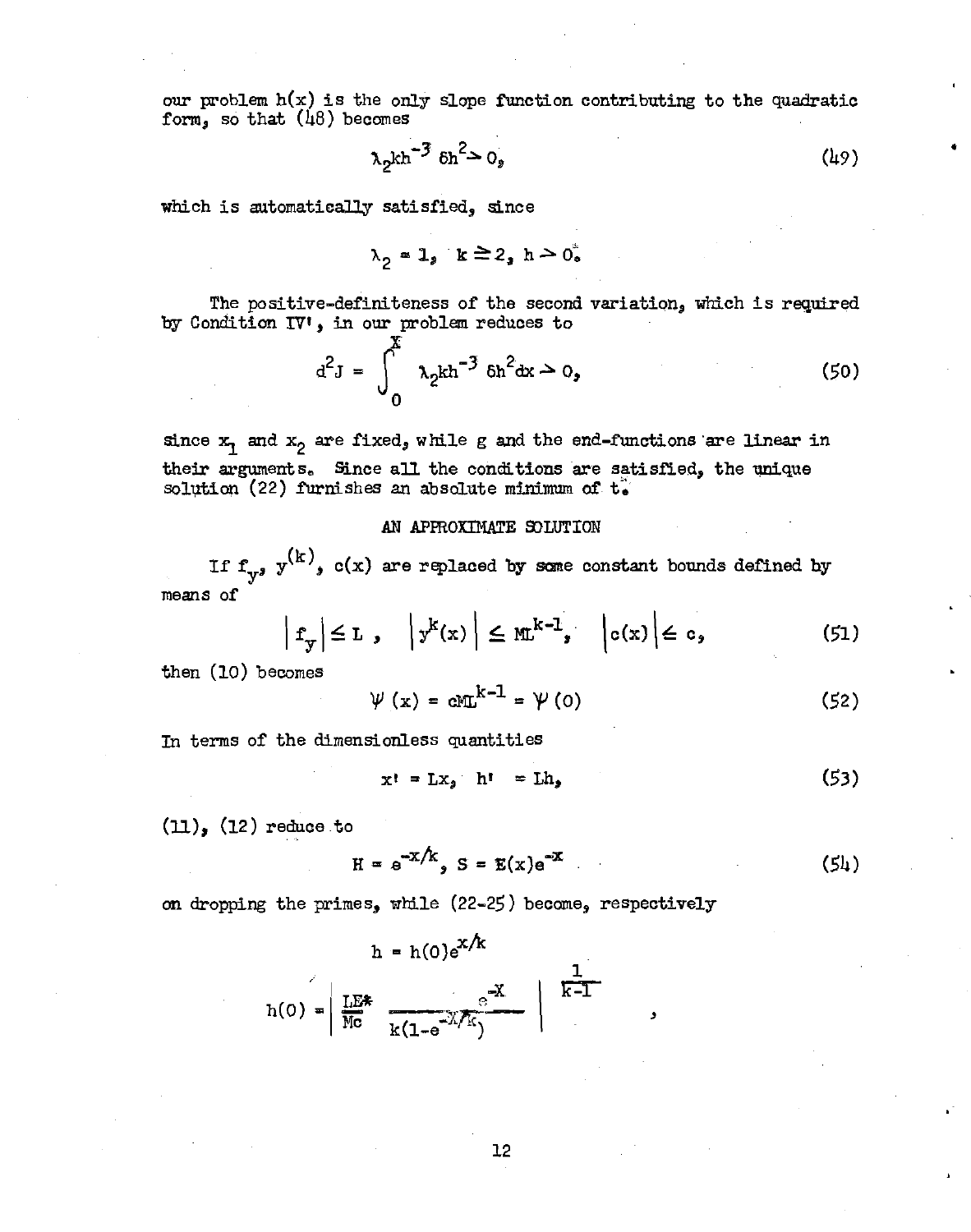$$
t(\bar{x}) = \frac{k}{h(0)} (1 - e^{-\bar{x}/k}) \frac{1}{1^{k}} \qquad (55)
$$
  

$$
\bar{h} = \left| \frac{LE^{*}}{hc} - \frac{e^{-\bar{x}}}{1 - e^{-\bar{x}}} \right| \qquad ,
$$
  

$$
t(\bar{x}) = \bar{x}/\bar{h},
$$
 (55)

for the discontinuous solution  $(28)$ ,  $(36)$ ,  $(37)$  become, respectively,

$$
h_{*}(x) = h_{*}(0)2^{-m(x)},
$$
  
\n
$$
m(x) = \left[x/k \log 2\right],
$$
  
\n
$$
h_{*}(0) = \left|\frac{LE^{*}e^{-X}}{Mc \, 2(1-2^{-k}) (1-e^{-X/k})}\right|
$$
  
\n
$$
t_{*} = \frac{k \log l}{h_{*}(0)} (1 - e^{-X/k}).
$$
\n(56)

A comparison of the discontinuous and the continuous solutions yields

$$
h_{*}(x): h(x) = 2^{m}e^{-x/k} f(k),
$$
\n
$$
t_{*}: t = f^{-1}(k) \log l_{*}
$$
\n(57)

where  $f(k)$ , defined by

•

$$
\mathbf{r}(\mathbf{k}) \equiv \left| \mathbf{k}/2(\mathbf{1} - 2^{-k}) \right| \xrightarrow{\frac{1}{k-1}} \tag{58}
$$

is a weak function of k. It has the properties  $f(0) = \log l_1$ ,  $f(1) = e/2$ ,  $f(\infty) = 1$ ,  $f' \neq 0$ and is tabulated below. (59)

Table 2

|  | $\begin{array}{ c c c c c }\n\hline\n\textbf{k} & \textbf{0} & \textbf{1} & \textbf{2}\n\end{array}$ |  |  |  |
|--|------------------------------------------------------------------------------------------------------|--|--|--|
|  | $f(k)$ 1.39 1.36 1.33 1.31 1.29 1.27 1.25                                                            |  |  |  |
|  | $t^*$ :t 1.00 1.02 1.05 1.06 1.08 1.09 1.11                                                          |  |  |  |

In the range  $2 \leq k < \infty$ 

$$
1 \le f(k) \le \frac{1}{4/3},\tag{60}
$$

 $\mathcal{F}$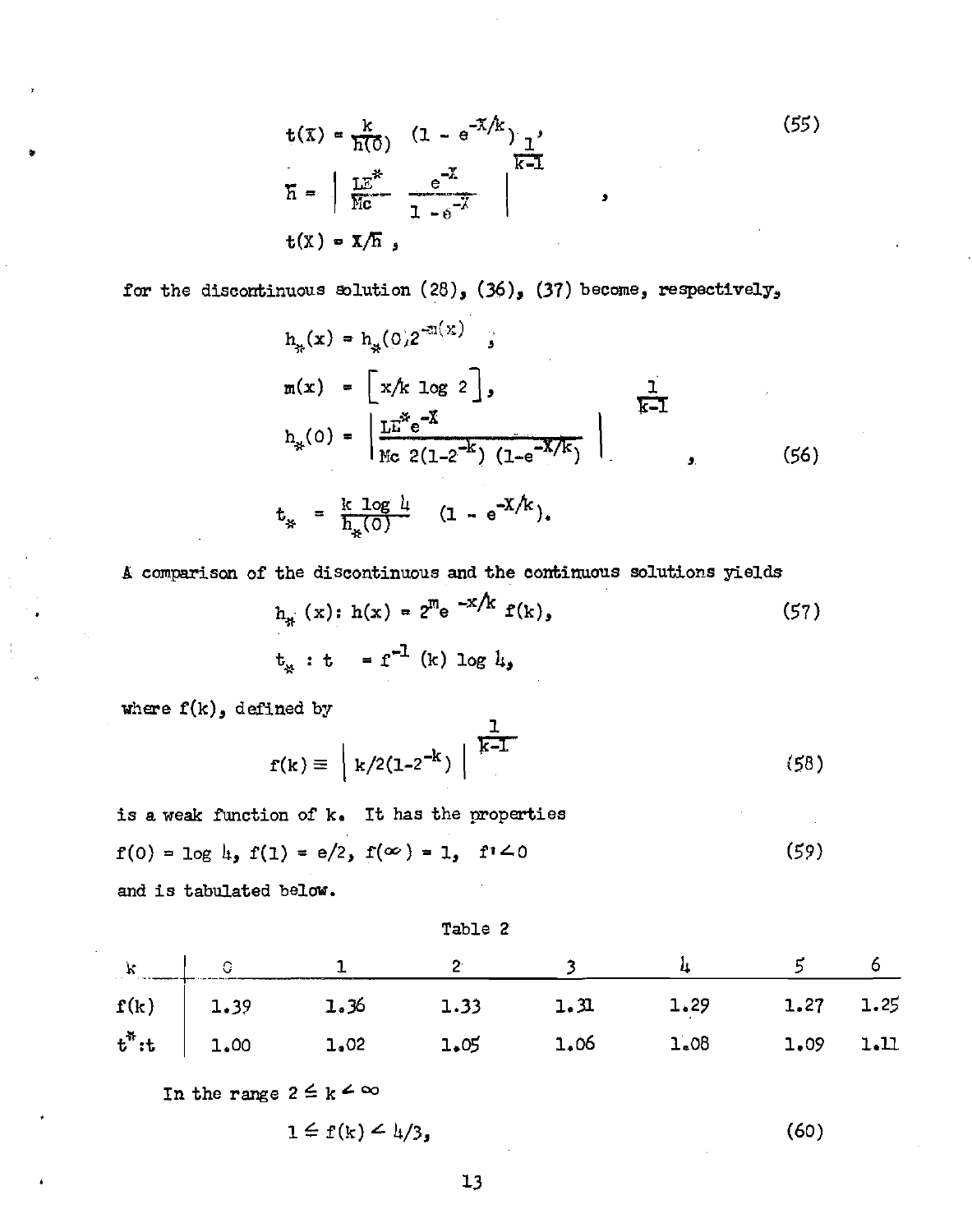while  $2^{\overline{m}}e^{-x/K}$  is a periodic piecewise monotonic function oscillating between the values 1/2 and 1 with the period  $x = k \log 2$ . Consequently, h.: h oscillates in the range

$$
1/2 \le f(k)/2 \le h_{\mu}; \quad h \le f(k) < \frac{1}{3}, \tag{61}
$$

so that the continuous and the discontinuous solutions are interlaced.

If X is approximated by an integral multiple of the period k log 2. we may put

$$
X = N k \log 2 \tag{62}
$$

٦.

and deduce from  $(55)$ ,  $(56)$ 

$$
t_{*}: \mathbf{t} = \frac{2(1 - 2^{-N})}{N} \left| \frac{2(1 - 2^{-k}) (1 - 2^{-N})}{1 - 2^{-Nk}} \right|^{ \frac{1}{k-1}}
$$
  
 
$$
\equiv \emptyset(\mathbf{N}, \mathbf{k}), \qquad (63)
$$

The following special values and an asymptotic expansion of  $\phi(N_{sk})$  are to be noted:

$$
\phi(1_{\rho}k) = 1_{\rho} \qquad \phi(\infty_{\rho}k) = 0_{\rho}
$$
  

$$
\phi(N_{\rho}k) = \frac{2}{N} \left| 2(1-2^{-k}) \right| \qquad \text{if} \quad N \to \infty
$$
 (6h)

Consequently, as N ranges from 1 to  $\infty$  the "relative gain", 1 -  $\phi$ , of the optimum mesh,  $h(x)$ , in comparison with the constant mesh,  $h_s$ 

ranges from 0 to 1. It should be noted, however, that the use of constant bounds in  $(51)$  may lead to a solution  $h(x)$  which is fantastically smaller than the one based on the local bound  $\epsilon(x)$ , varying from point to point. For this reason the results of this section must be used with caution.

#### ON THE CHOICE OF METHOD OF INTEGRATION

If we do not restrict ourselves to a particular method, the preceding results enable us to choose the optimum k. By making the reasonable assumption that the time of integration per step is proportional to the order of accuracy,  $k=1$ , we can write t as an explicit function of  $k_0$  in the form

$$
t = (k-1) \int_{0}^{X} H_{k} (\epsilon) d\xi \Big|_{0}^{X} H_{k}(\epsilon) d\xi \psi_{k} (0) / S^{*} \Big|_{\overline{K-T}}
$$
 (65)

where  $H_L$  is a known function of  $x_9$  and proceed to minimize t with respect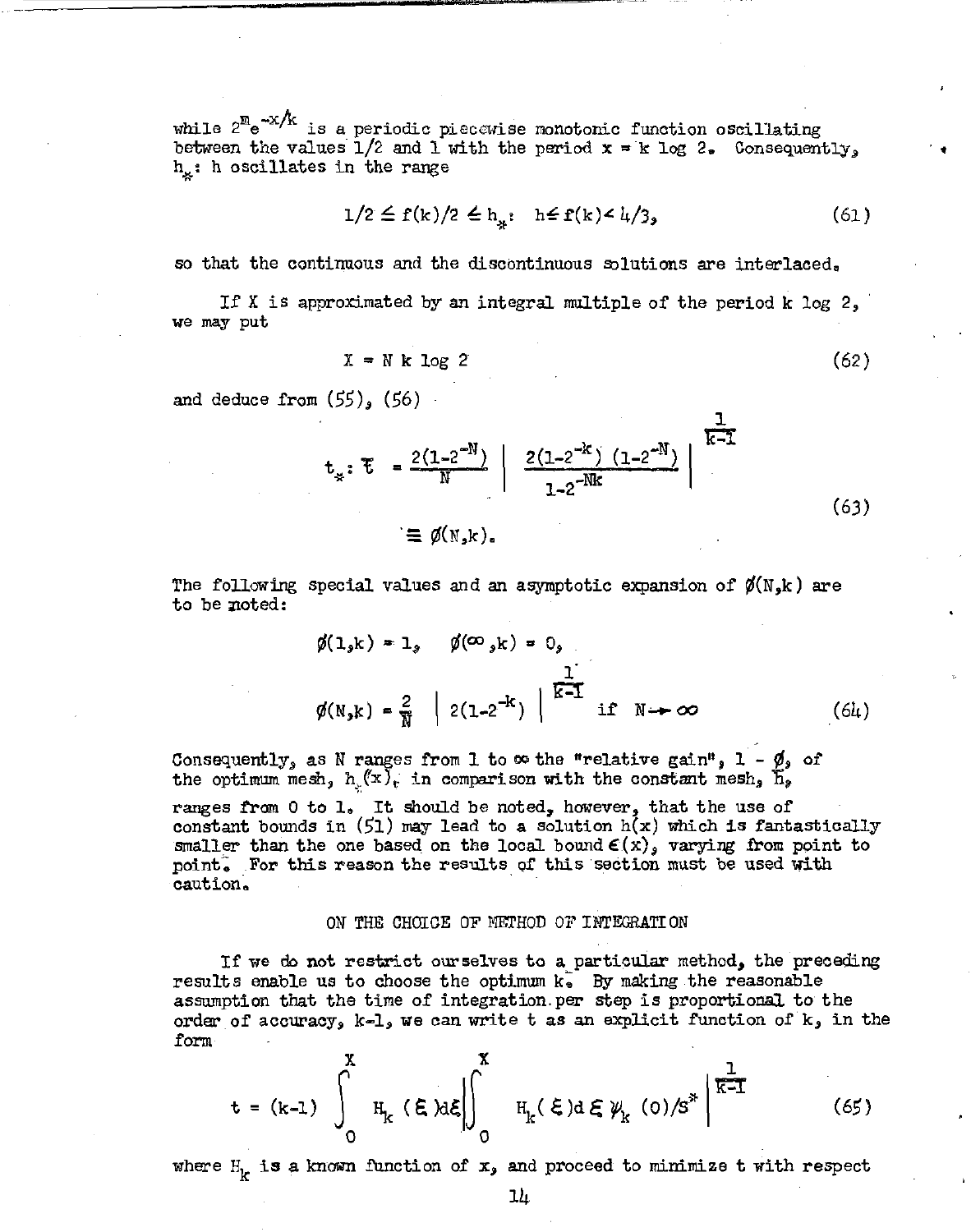to k<sup>\*</sup> For example, if  $H_k(x)$ ,  $\psi_k(0)$  should be constants independent of k, the optimum  $k = k_{*}$  is

$$
k_{*} = [1 + \log A],
$$
  

$$
A \equiv \psi_{k}(0) H_{k} X / S^{*}
$$
 (66)

As one would naturally expect,  $k_{x}$  increases with the range X and with the precision required.

In iterative procedures the number,  $\nu(x)$ , of cycles per step can also be optimized. This can be achieved by introducing v as a factor of t and regarding  $\epsilon$ (h,v) as a known function of h, v, as well as x. Then  $h(x)$  and  $v(x)$  are determined from the Euler equations.

$$
h \in_{h} + v \in_{v} = 0 \quad \text{s}
$$
  
\n
$$
\log (h^{2} \in_{h}/v) = \int_{0}^{h} f_{y}(\xi) d\xi + const.
$$
 (67)

#### A SYSTEM OF DIFFERENTIAL EQUATIONS

The construction of optimum mesh can be extended to a system

$$
y_i(x) = f_i(x, y_j)
$$
,  $y_i(0) = y_{i0}$ , (68)

The Lagrangian can now be written

$$
F = \overline{\mu} (\epsilon + JE - E^*) + \lambda (h^{-1} - t^*)
$$
\n(69)

where J is the Jacobian matrix

$$
J_{ij} = \partial f_i / \partial y_j,
$$
 (70)

 $E$  and  $\epsilon$  are column matrices satisfying the relations

$$
\delta y_{i} \leq E_{i},
$$
\n
$$
\epsilon_{i} = h^{k-1} \psi_{i}
$$
\n(71)

and  $\widetilde{\mu}(x)$  is a row of Lagrange multipliers. Generally, in this section a bar placed above a letter will denote matrix transposition. Let the end-conditions be

$$
\mathbb{E}(0) = 0, \mathbf{t}(0) = 0, \quad \Phi = \left| \mathbf{E}(\mathbf{X}) \right| - \mathbf{E} = 0 \tag{72}
$$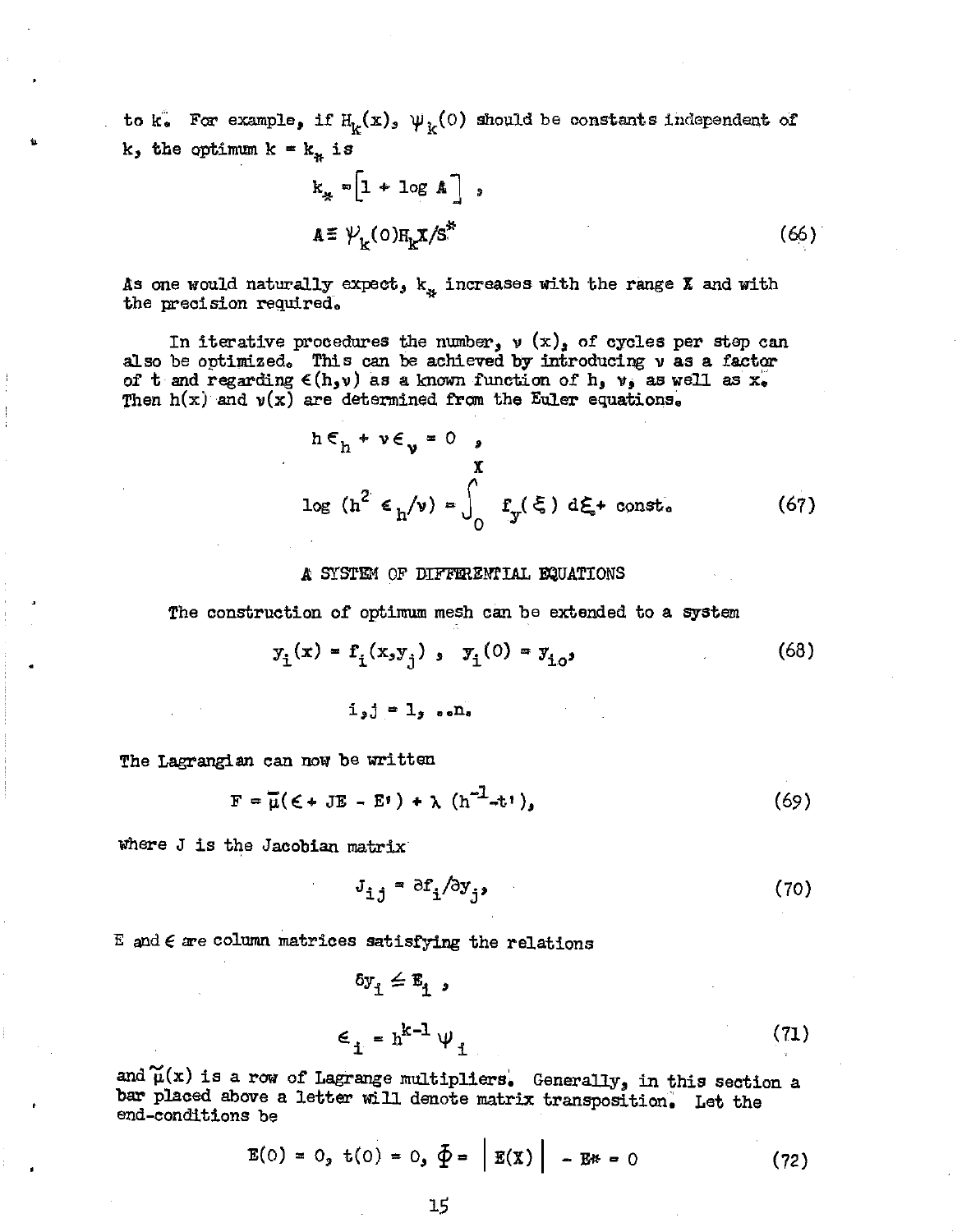The Euler equations yield

$$
\overline{\mu}^{\dagger} = -\overline{\mu} J_s
$$
  
h = h (0) H<sup>-1</sup> (73)

$$
H^{\pm}\left|\overline{\mu}x/\overline{\mu}(0)\right.\Psi\left(0\right)\left.\right|^{\,1/k}.
$$

The solution of  $(73-1)$  is

$$
\overline{\mu}(x) = \overline{\mu}(0) Z(x) \tag{74}
$$

where Z is the matrix solution of

$$
\mathbf{Z}^{\dagger} = - \mathbf{Z} \mathbf{J}_{s} \mathbf{Z}(0) = \mathbf{I}_{s}
$$
 (75)

I being the unit matrix. Since J and Z become known functions of x as soon as  $y(x)$  is known, it remains to determine the n independent constants  $\mu_{\rm t}(0)$ , h(0), satisfying the constraint

$$
\left| \mu(0) \right| = \left| \sum_{\mu} \mu_{\hat{1}}^2(0) \right|^{1/2} = 1. \tag{76}
$$

The latter condition may be imposed without any loss of generality, since (74) is a linear homogeneous equation.  $\mu(0)$  can be found with the aid of the Transversality condition  $\mathbf v$ 

$$
\Gamma_{\mathbb{E}_{\hat{\mathbf{1}}}} + \mathbb{E}_{\mathbb{E}_{\hat{\mathbf{1}}}} \Big|_{\mathbb{E}_{\hat{\mathbf{1}}}} = 0_{s} \tag{77}
$$

where

$$
\Gamma = g + a \Phi \qquad = t + a \left( |E| - E^* \right), \tag{78}
$$

a being a constant Lagrange multiplier. From  $(77)$  (78), (69) follows

$$
\mu(x) = \alpha E(x) / |E(x)| \qquad (79)
$$

which, in view  $(75)$ ,  $(77)$  yields

$$
\overline{\mu}(0) = \mathbb{E}(X)Z^{-1}(X) / \mathbb{E}(X)Z^{-1}(X) \quad \stackrel{\text{def}}{=} \tag{80}
$$

Although E(X) appearing in (80) is not immediately available, it is possible to calculate an approximation by extrapolating  $y(X)$  to "zeromesh<sup>"</sup>. An iterative process may then be set up between  $(80)$  and  $(73)$ , which may converge to yield the value of  $\mu(0)$ . Finally, h(0) may be

determined from the end-conditions, with the add of  
\n
$$
E(x) = z^{-1}(x) \int_{0}^{x} z(\xi) \psi(\xi) h^{k-1}(\xi) d\xi
$$
 (81)

•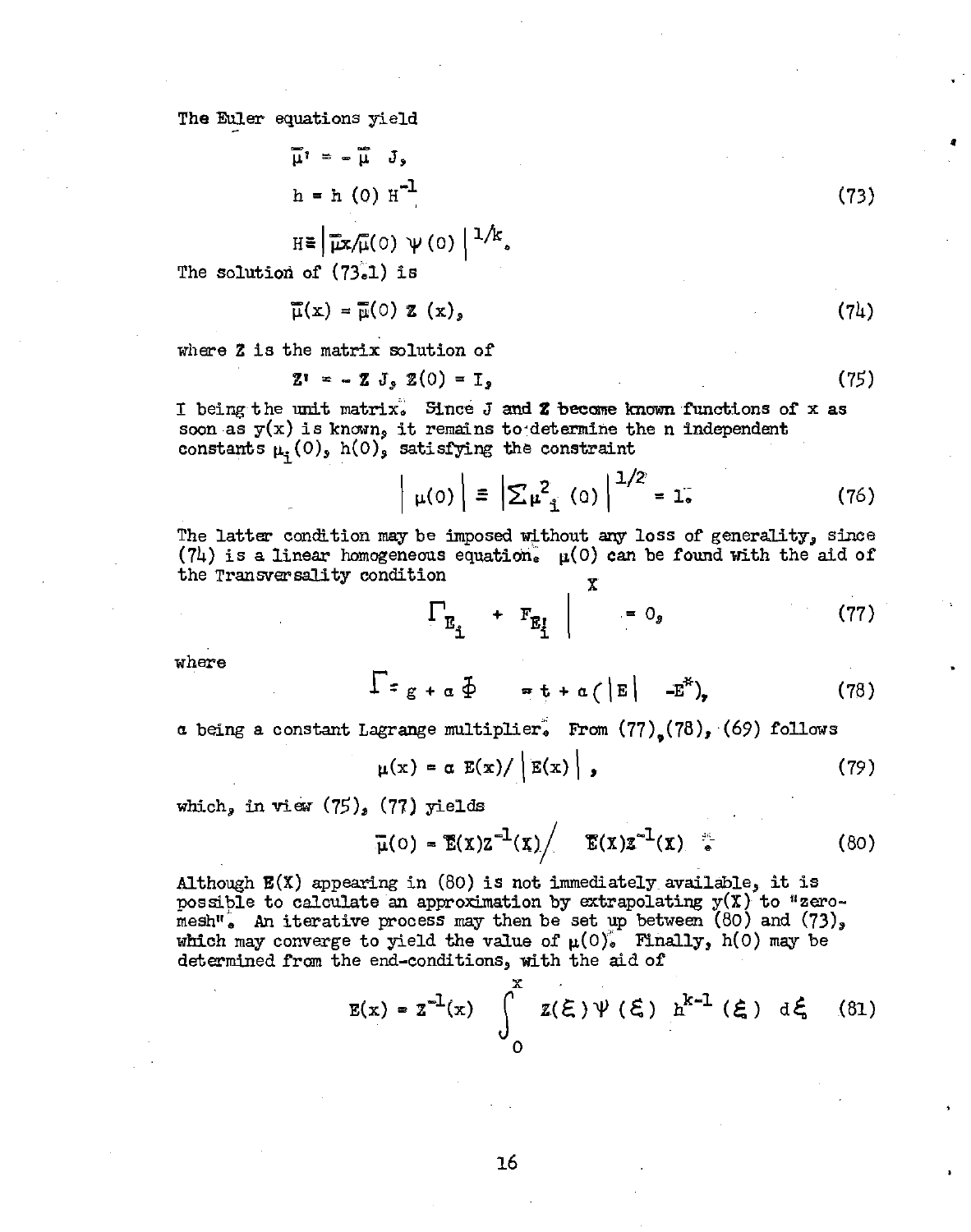and of  $(73)_3$  as

$$
h(0) = \left\{ Z(X)E(X) / \int_0^X \frac{z(\xi) \psi(\xi)}{|\tilde{\mu}(0)Z(\xi) \psi(\xi)|^{2-1/k}} \right\}^{\frac{1}{k-1}}.
$$
 (82)

Obviously, if  $n = 1$ 

$$
J = f_{y^3} Z = \exp(-\int_0^x f_y d\xi), \mu(0) = 1
$$
 (83)

so that  $(81)$ ,  $(82)$ , and  $(73.3)$  reduce to  $(5)$   $(23)$  and  $(11)$ , respectively.

#### NUMERICAL EXAMPLE

Required the numerical solution of  $y' = 2y -e^X$ ,  $y(0) = 1$  by the method<br>of Runge-Kutta, with a precision of E\* = 1 at  $X = 10.4t$ . Since the formal<br>solution is known to be  $y = e^X$ , it is possible to write down the theoret

$$
H = e^{-x/k} , S^* = e^{-2x}, m = [x/k \log 2],
$$
  
\n
$$
h_x(0) = \left| \frac{S^*}{e(0) \ 2 \ (1 - 2^{-k}) \ (1 - 2^{-N})} \right| \xrightarrow{k-1} (8h)
$$
  
\n
$$
t_x = \frac{1}{h_x(0)} \ (2_k \log 2) \ (1 - 2^{-N}),
$$

and from  $(25)$ 

$$
\overline{n} = \left| \frac{s^*}{c(0) (1 - 2^{-\overline{M}\epsilon})} \right|^{\frac{1}{\overline{k-1}}} \tag{85}
$$
\n
$$
\overline{\epsilon} = x/\overline{n} \quad ,
$$

In our example  $k = 5$ ; hence  $N = 3$  from (62);  $c(x) = 0.073 = c(0)$  from formula (13) of reference 3). The numerical values now become:

$$
m(x) = \begin{bmatrix} x/3.47 \end{bmatrix},
$$
  
\n
$$
h_x(0) = 0.0093
$$
  
\n
$$
t_x = 651 \text{ steps}
$$
  
\n
$$
\overline{h} = 0.0106
$$
  
\n
$$
\overline{t} = 981 \text{ steps}
$$
 (86)

giving the optimum mesh a relative gain of  $34\%$ .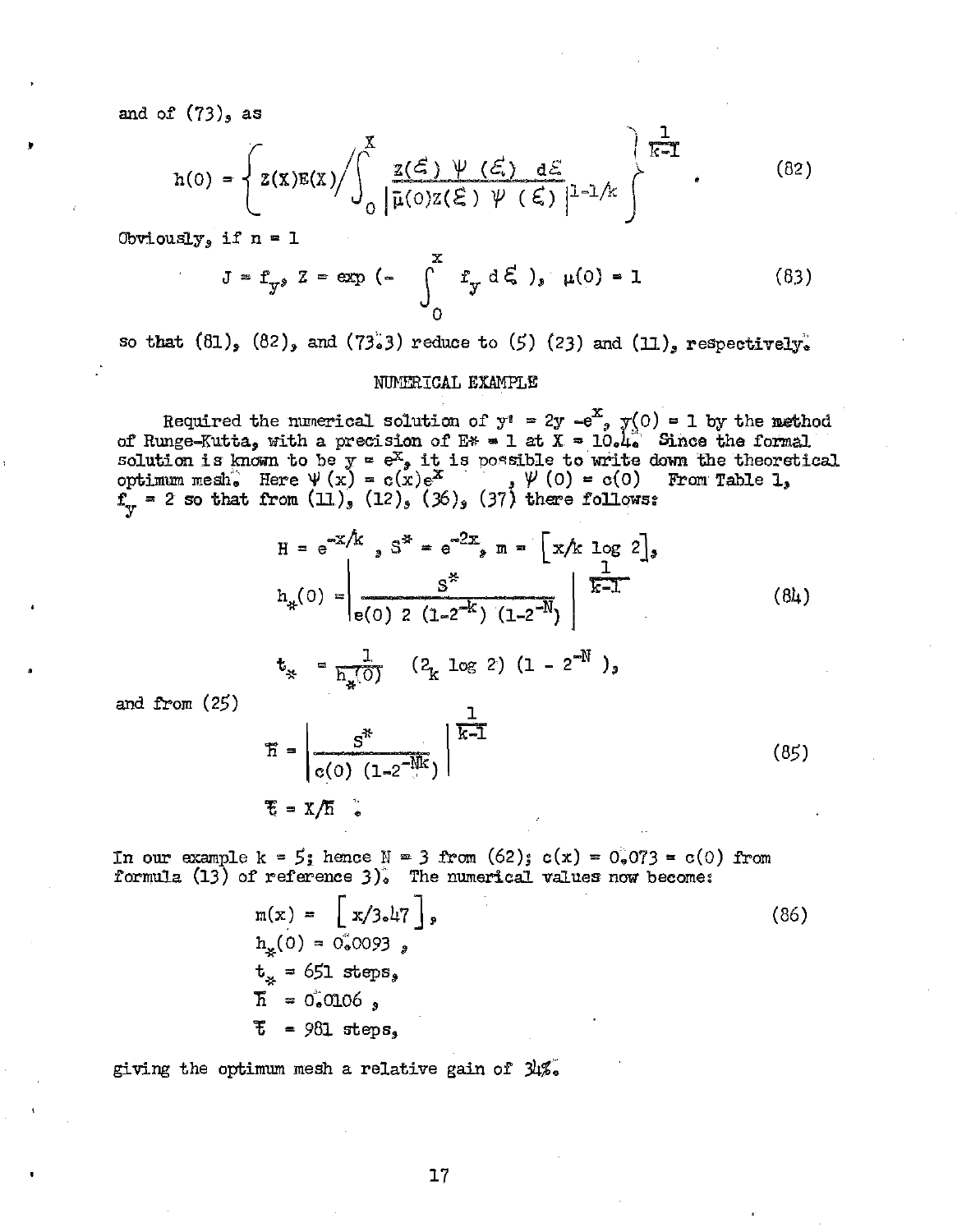Of course, in numerical work the solution  $y(x)$  is not known a  $prior_i$ . The optimum mesh can be constructed by a computing machine, using a rough integration of the differential equation  $y' = f(x,y)$ with an arbitrary initial  $h(0)$ , combined with the following algorithm:

$$
\Delta m = \left[ (\int_{0}^{x} f_{y}(\xi) d\xi - \log \eta / \eta (0)) \right] / k \log 2 \Big],
$$
  
\n
$$
\eta = h^{k} \psi = (\Delta y^{(1)} - \Delta y^{(2)} / (1 - 2)^{-k+1}),
$$
  
\n
$$
m(x_{i+1}) = m(x_{i}) + \Delta m_{s}
$$
  
\n
$$
h = h(0) 2^{m},
$$
  
\n
$$
x_{i+1} = x_{i} + h(x_{i}).
$$
  
\n(87)

•

Here  $\eta$  is an estimate of the local truncation error, which is calculated by means of extrapolation to "zero mesh"  $\frac{1}{2}$ .  $\Delta y^{(1)}$  and  $\Delta y^{(2)}$  are the increments of y due to step h and a succession of two half-steps, h/2.  $(87.1)$  is a consequence of (36) and (11). The constant h(0) satisfying the condition  $E(x) = E^*$  can be found by some suitable Error Control  $m$ ocedure $10$ ).

#### CONCLUSIONS

We have shown that an optimum mesh exists and have described the process whereby it could be constructed. Generally, the saving of time. depends on the differential equation to be integrated, the method used, and the range of integration. As would be expected, the saving increases with the range. If the latter is sufficiently great, the gain will exceed the cost of additional labor necessary for the construction of the optimum mesh, and will fully justify its use.

### BORIS GARFINKEL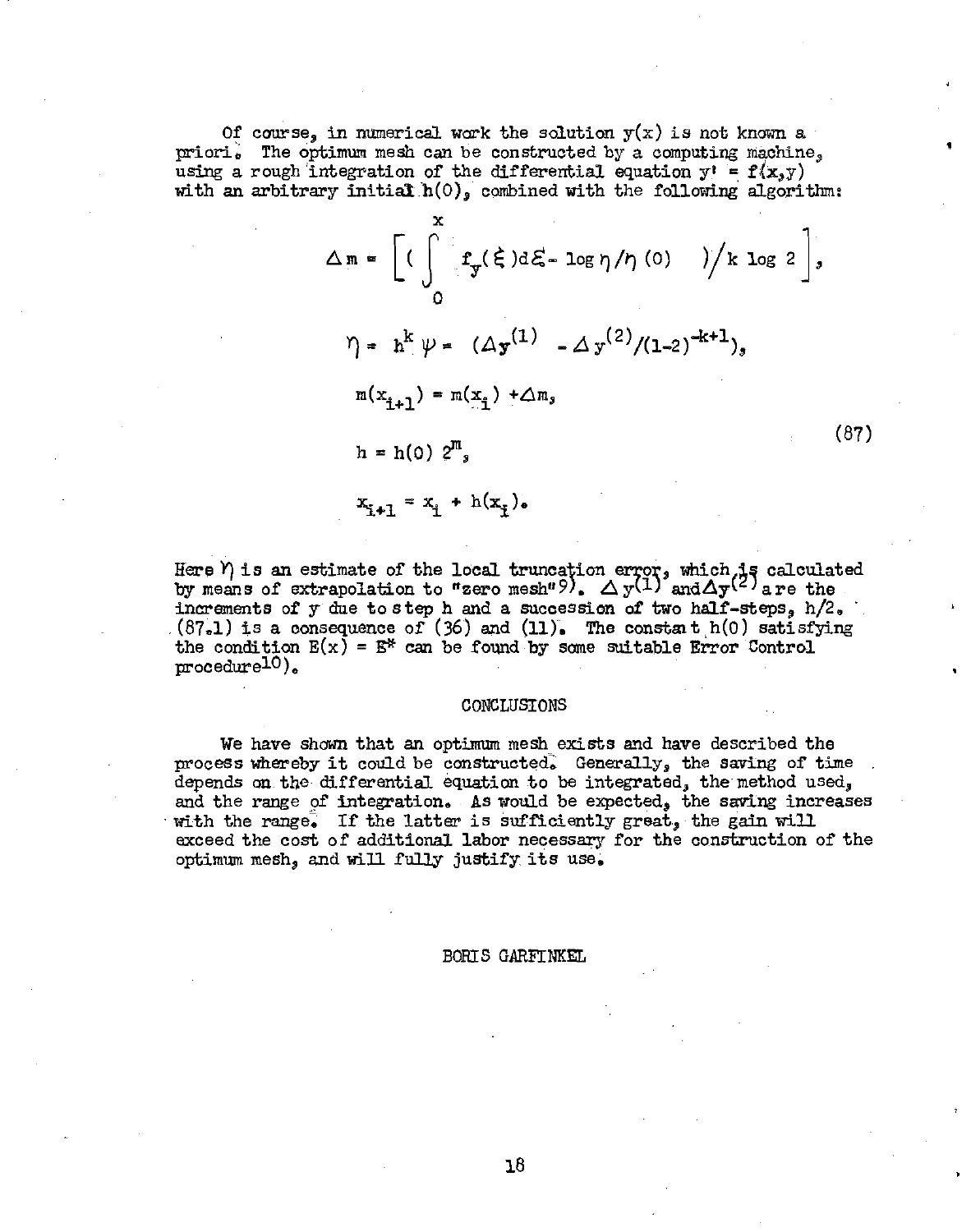## **REFERENCES**

1. See for example Levy and Baggott, Numerical Solutions of Differential Equations, Dover - 1950, p. 7.

2'. 'Cf. s. Gorn and R. Moore, Automatic Error Control; Ballistic Research Laboratories Report *893,* 16-17.

 $3.$  Levy and Baggott, op-cit.,  $93.$ 

4. For details see M. Lotkin, On Accuracy of Runge-Kutta, M.T.A.C., July 1951.

5., G. A. Bliss, Lectures in the Calculus of Variations, u. of Chicago Press, Part II - Problem of Bolza.

6. G. H. Hardy, J. E. Littlewood, G. Polya - Inequalities - Cambridge University Press, 1934, p. 26.

 $7.$  Bliss, op. cit, 12, 15.

8. Bliss, op. cit., Part II, Ch. IX.

9~ L. F. Richardson and J. A. Gaunt.; The Deferred Approach to the Limit, Phil. Tr. Vol: 226, 1927.

10. Gorn, op. cit.

')

•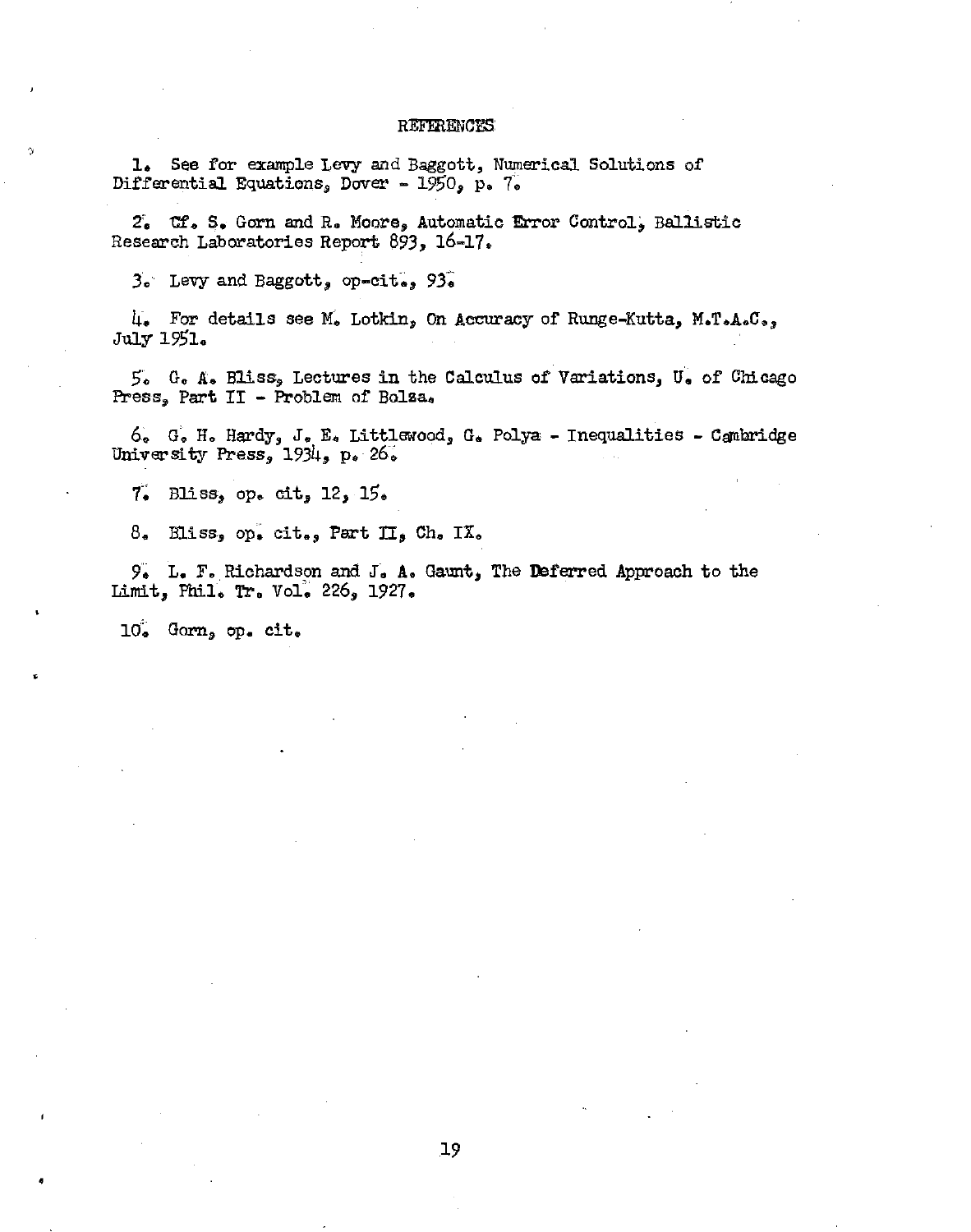# DISTRIBUTION LIST

 $\mathcal{R}^{\mathbb{C}}$ 

 $\pmb{\bigr\}}$ 

| No. of<br>Copies |                                                                                                                 | No. of         |                                                                                                        |
|------------------|-----------------------------------------------------------------------------------------------------------------|----------------|--------------------------------------------------------------------------------------------------------|
|                  | Organization                                                                                                    | Copies         | Organization                                                                                           |
| 3                | Chief of Ordnance<br>Department of the Army<br>Washington 25, D. C.                                             | $\mathbf{2}$   | Chief, Bureau of Aeronautics<br>Department of the Navy<br>Washington $259$ D. C.                       |
|                  | Attn: ORDTB - Bal Sec (2 cys)<br>ORDTY-AR $(1 cy)$                                                              | $\overline{2}$ | Commanding Officer & Director<br>David Taylor Model Basin                                              |
| 10               | British - ORDGU-SE,<br>Foreign Relations Section<br>for distribution                                            |                | Washington $7s$ D. C.<br>Attn: Dr. H. Pollachek<br>Computation Laboratory                              |
| 4                | Canadian Joint Staff = $ORDU-SE9$ 2<br>Foreign Relations Sections for<br>distribution                           |                | Commander<br>Air Research and Development<br>Command<br>P. 0. Box 1395                                 |
| 4                | Chief, Bureau of Ordnance<br>Department of the Navy                                                             |                | Baltimore 2, Maryland                                                                                  |
|                  | Washington 25, D. C.<br>Attn: Re3                                                                               | $\mathbf 1$    | Director<br>Air University Library<br>Maxwell Air Force Base,                                          |
| $\overline{2}$   | Commander<br>Naval Proving Ground<br>Dahlgren, Virginia                                                         | 1              | Alabama<br>Commander                                                                                   |
| 4                | ASTIA Reference Center<br>Technical Information Division<br>Library of Congress<br>Washington 25, D. C.         |                | Wright Air Development Center<br>Wright-Patterson Air Force<br>Base, Ohio<br>Attn: WCRRN-4             |
| 2                | Commander<br>Navy Ordnance Laboratory<br>White Oak<br>Silver Spring 19, Maryland                                | ı.             | Commander<br>Air Proving Cround<br>Eglin Air Force Base,<br>Florida<br>Attn: Armament Division         |
| 2                | Commander<br>Naval Ordnance Test Station<br>Invokern<br>P. O. China Lake, California<br>Attn: Technical Library | ı              | <b>Air Weather Service</b><br>Military Climatology<br>Andrews Air Force Base<br>Washington 25, D. C.   |
| 1                | Superintendent<br>Naval Postgraduate School<br>Monterey, California                                             | ı              | Commander<br>Air Force Missile Test Center<br>Patrick Air Force Base<br>Cocoa, Florida<br>Attn: IRTTAI |
| ı                | Director<br>Naval Research Laboratory<br>Anacostia Station<br>Washington 20, D. C.                              | 2              | Director, Project RAND<br>Department of the Air Force<br>1700 Main Street<br>Santa Monica, California  |

 $\mathcal{G}$  $\begin{array}{c} \hline \end{array}$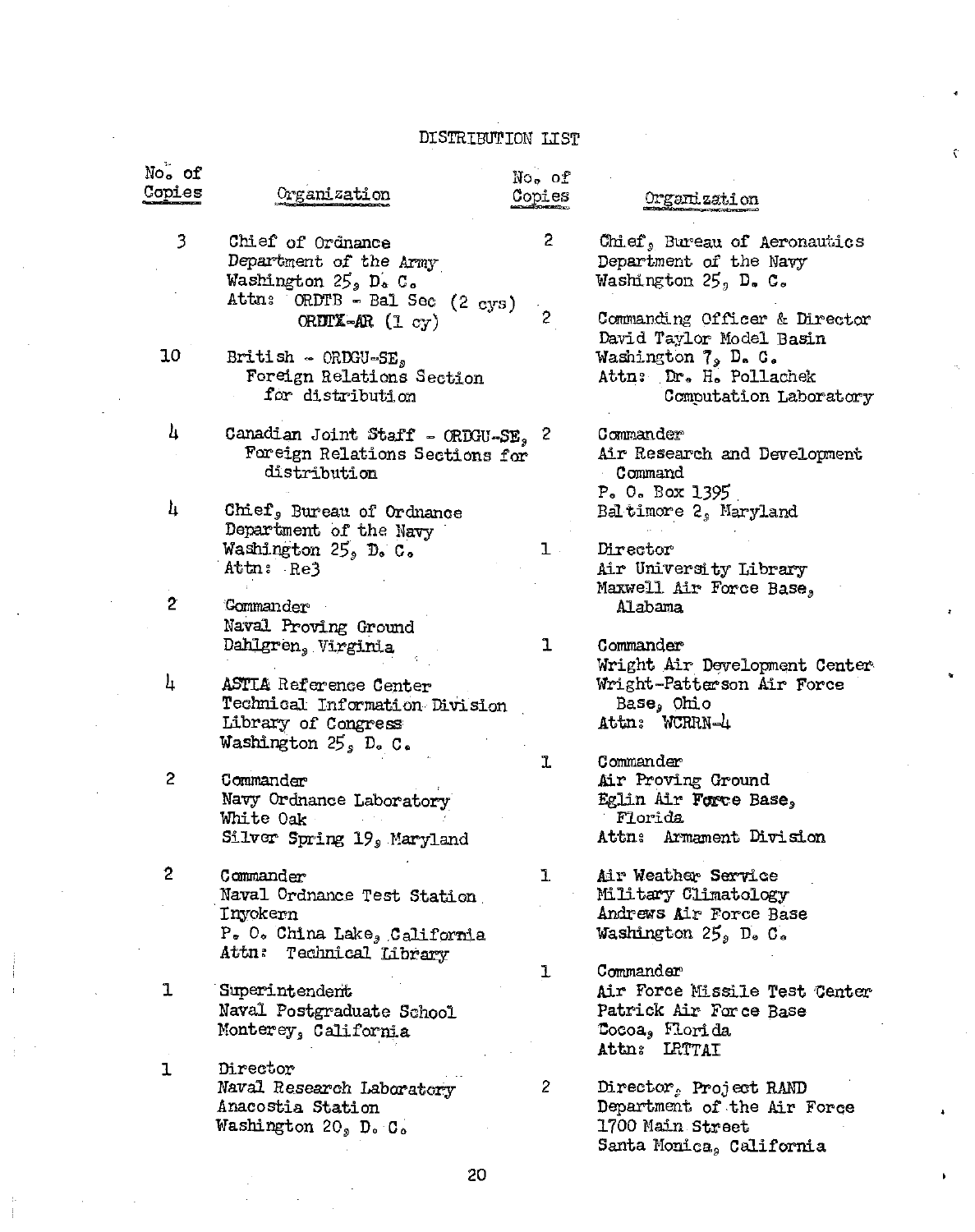# **DISTRIBUTION LIST**

 $\sim$  $\bar{z}$ ÷.

 $\sim$   $\sim$ 

 $\ddot{\phantom{a}}$ 

 $\mathcal{A}$ 

 $\lambda$ 

 $\frac{1}{2}$ 

 $\overline{\phantom{a}}$ 

 $\bar{\gamma}$ 

| No. of<br>Copies | Organization                                                                           | No. of<br>Copies | Organization                                                                              |
|------------------|----------------------------------------------------------------------------------------|------------------|-------------------------------------------------------------------------------------------|
| 5                | Director<br>Armed Services Technical<br>Information Agency                             | $\overline{2}$   | Los Alamos Scientific<br>Laboratory<br>Box 1663                                           |
|                  | Documents Services Center<br>Knott Building<br>Dayton 2, Ohio<br>Attn: DSC-SA          |                  | Los Alamos, New Mexico<br>Attn: Micholas Metropolis                                       |
| 1                | National Advisory Committee                                                            | 3                | Office of Ordnance Research<br>U.S. Army                                                  |
|                  | for Aeronautics<br>Langley Aeronautical Laboratory                                     |                  | Box CM, Duke Station<br>Durham, North Carolina                                            |
|                  | Langley Field, Virginia                                                                |                  |                                                                                           |
| 3                |                                                                                        | ı                | Commanding Officer<br>Frankford Arsenal                                                   |
|                  | National Advisory Committee<br>for Aeronautics<br>1724 F Street, N.W.                  |                  | Philadelphia 37, Pennsylvania                                                             |
|                  | Washington 25, D. C.                                                                   | ı                | Commanding Officer                                                                        |
|                  | Attn: Division of Research<br>Information                                              |                  | Frankford Arsenal Annex<br>$P_0$ , $0_0$ , $Box$ , $7989$<br>Philadelphia 1, Pennsylvania |
| $2^{\circ}$      | Atomic Energy Commission                                                               |                  |                                                                                           |
|                  | 1901 Constitution Avenue<br>Washington $259$ D. C.                                     | 1                | Commanding Officer<br>Watertown Arsenal<br>Watertown 72, Massachusetts                    |
| ı                | Atomic Energy Commission                                                               |                  |                                                                                           |
|                  | $Pe$ $\thetae$ Box 62<br>Oak Ridge, Tennessee                                          | $\mathbf{2}$     | Commanding General<br>White Sands Proving Ground<br>Las Cruces, New Mexico                |
| 5                | National Applied Mathematics Lab.<br>National Bureau of Standards                      |                  | Flight Determination<br>Attn:<br>Laboratory                                               |
|                  | Washington 25, D. C.<br>Attn: Computation Laboratory                                   | ı                | Commandant<br>The Artillery School                                                        |
| 3                | Institute for Numerical Analysis<br>National Bureau of Standards<br>405 Hilgrad Avenue |                  | Fort Sill, Oklahoma<br>Attn: Library                                                      |
|                  | Los Angeles 24, California                                                             | ı                | Applied Physics Laboratory<br>8621 Georgia Avenue                                         |
| ı                | National Bureau of Standards<br>Connecticut & Van Ness Streets                         |                  | Silver Spring, Maryland                                                                   |
|                  | Washington $25$ , $D_0$ C.                                                             | 1                | Armour Research Foundation<br>35 West 33rd Street                                         |
| ı                | U. S. Bureau of Mines<br>4800 Forbes Street                                            |                  | Chicago 16, Illinois                                                                      |
|                  | Pittsburgh 13, Pennsylvania                                                            | ı                | Cornell Aeronautical Laboratory<br>Inc.                                                   |
|                  |                                                                                        |                  | 4455 Genesee Street<br>Buffalo 21, New York                                               |

 $21$ 

 $\bar{z}$ 

 $\lambda$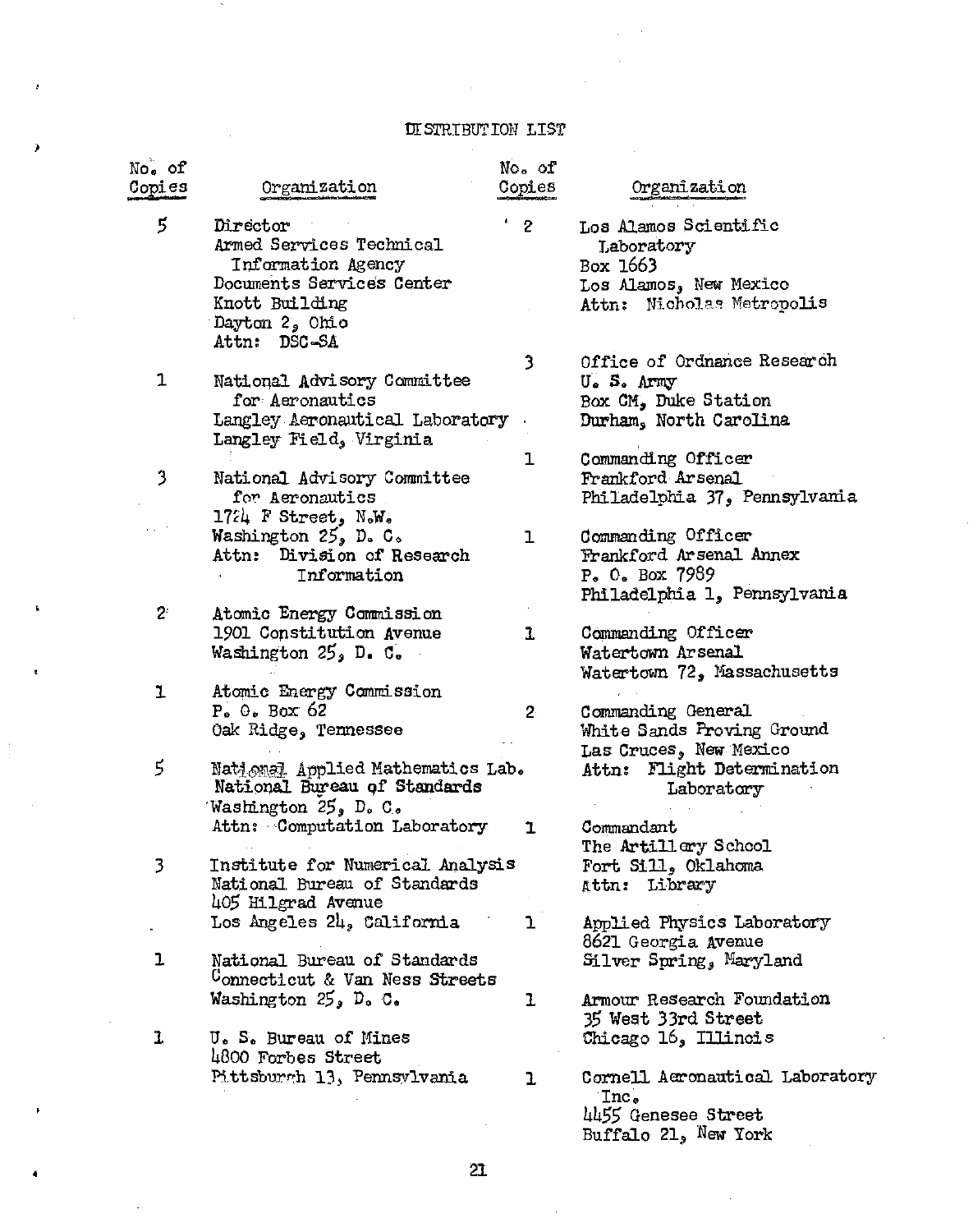# DISTRIBUTION LIST

 $\hat{\mathbf{t}}$ 

 $\pmb{\lambda}$ 

| $\overline{\text{No}}^*_{\bullet}$ of<br>Copies | Organization                                                                                                   | No. of<br>Copies | Organization                                                                                                                     |
|-------------------------------------------------|----------------------------------------------------------------------------------------------------------------|------------------|----------------------------------------------------------------------------------------------------------------------------------|
| ı                                               | Columbia University<br>Hudson Laboratories<br>145 Palisade<br>Dobbs Ferry, New York                            | ı                | Institute for Air Weapons<br>Research<br>Museum of Science & Industry<br>University of Chicago<br>Chicago 37, Illinois           |
| $1^+$                                           | Cornell University<br>Department of Mathematics<br>Ithaca, New York                                            | $\mathbf{2}$     | Massachusetts Institute of<br>Technology<br>Digital Computer Laboratory                                                          |
| $\overline{2}$                                  | Eckert-Mauchly Computer<br>Corporation<br>3747 Ridge Avenue                                                    |                  | 211 Massachusetts Avenue<br>Cambridge 39, Massachusetts                                                                          |
| $\overline{\mathbf{3}}$                         | Philadelphia 32, Pennsylvania<br>Attn: Herbert F. Mitchell<br>General Electric Company<br>1 River Road         | $\mathbf{2}$     | Moore School of Electrical<br>Engineering<br>University of Pennsylvania<br>Philadelphia, Pennsylvania                            |
|                                                 | Schenectady 5, New York<br>Attn: H.R. Koenig<br>W. B. Jordan<br>H. Poritsky                                    | ı                | Sandia Corporation<br>Sandia Base<br>Albuquerque, New Mexico<br>Attn: Library                                                    |
| ı                                               | Gulf Oil Corporation<br>Gulf Building<br>Pittsburgh 30, Pennsylvania<br>Attn: Morris Muskat                    | ı                | University of Michigan<br>Willow Run Research Center<br>Willow Run Airport,<br>Ypsilanti, Michigan<br>Attn: Engineering Research |
| $\mathbf{1}^{\text{t}}$                         | Hercules Powder Company, Inc.<br>Experiment Station Library                                                    |                  | Institute                                                                                                                        |
|                                                 | Wilmington, Delaware                                                                                           | ı                | University of California<br>942 Hilldale Avenue                                                                                  |
| $\overline{c}$                                  | Harvard University<br>Cambridge 38, Massachusetts<br>Attn: H. Aiken                                            |                  | Berkeley, California<br>Attn: D. H. Lehmer                                                                                       |
|                                                 | Computation Laboratory                                                                                         | ı                | University of Illinois<br>Department of Mathematics                                                                              |
| ı                                               | Institute for Cooperative Research<br>Johns Hopkins University<br>2229 Charles Street                          |                  | Urbana, Illinois<br>Attn: A. H. Taub                                                                                             |
|                                                 | Baltimore 2, Maryland<br>Attn: E. R. C. Miles                                                                  | 3                | University of Delaware<br>Newark, Delaware<br>Attn: G. C. Webber                                                                 |
| 3                                               | Institute for Advanced Study<br>Princeton, New Jersey<br>Attn: J. von Neumann<br>H. H. Goldstine<br>J. Charney |                  | E. Remage<br>R. G. Jackson                                                                                                       |